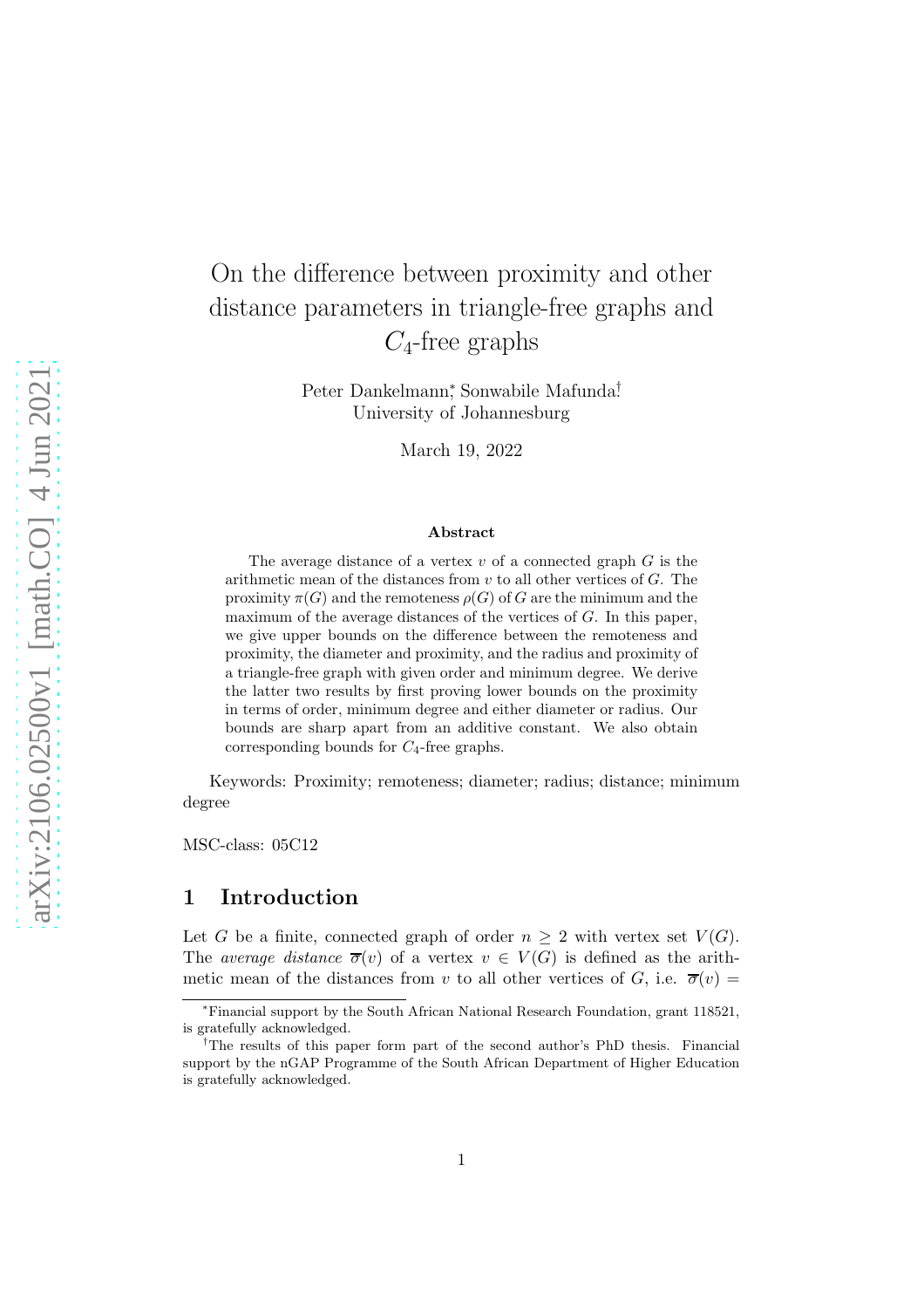1  $\frac{1}{n-1}\sum_{w\in V(G)}d(v,w)$ , where  $d(v,w)$  denotes the usual shortest path distance. The *proximity*  $\pi(G)$  is defined as  $\min_{v \in V(G)} \overline{\sigma}(v)$ , and the *remoteness*  $\rho(G)$  of G is defined as  $\max_{v \in V(G)} \overline{\sigma}(v)$ .

Bounds on the proximity and the remoteness for graphs were first investigated by Zelinka [\[19\]](#page-19-0), and independently by Aouchiche and Hansen [\[2\]](#page-18-0), who investigated relations between these two graph invariants and with other invariants, such as diameter, radius, average eccentricity, average distance, independence number and matching number. Among others, they obtained the following three results.

<span id="page-1-0"></span>**Theorem 1.1.** (Aouchiche, Hansen [\[2\]](#page-18-0)) Let G be a connected graph of order  $n \geq 3$ . Then

$$
\rho(G) - \pi(G) \le \begin{cases} \frac{n-1}{4} & \text{if } n \text{ is odd,} \\ \frac{n-1}{4} - \frac{1}{4n-4} & \text{if } n \text{ is even.} \end{cases}
$$

Equality holds if and only if G is a graph obtained from a path  $P_{\lceil \frac{n}{2} \rceil}$  and any connected graph H on  $\lfloor \frac{n}{2} \rfloor$  $\frac{n}{2} \rfloor + 1$  vertices by identifying an endpoint of the path with any vertex of H.

<span id="page-1-1"></span>**Theorem 1.2.** (Aouchiche, Hansen [\[2\]](#page-18-0)) Let G be a connected graph of order  $n \geq 3$ . Then

$$
\text{diam}(G) - \pi(G) \le \begin{cases} \frac{3n-5}{4} & \text{if } n \text{ is odd,} \\ \frac{3n-5}{4} - \frac{1}{4n-4} & \text{if } n \text{ is even,} \end{cases}
$$

with equality if and only if G is a path  $P_n$ .

<span id="page-1-2"></span>**Theorem 1.3.** (Aouchiche, Hansen [\[2\]](#page-18-0)) Let G be a connected graph of order  $n \geq 3$ . Then

$$
rad(G) - \pi(G) \le \begin{cases} \frac{n-1}{4} - \frac{1}{n-1} & \text{if } n \text{ is odd,} \\ \frac{n-1}{4} - \frac{1}{4n-4} & \text{if } n \text{ is even.} \end{cases}
$$

This bound is sharp. Equality holds, for example, for the graph composed of a cycle with an additional edge forming a triangle or two additional crossed edges on four successive vertices of the cycle if n is odd, and by the path  $P_n$ or the cycle  $C_n$  if n is even.

The results in [\[2\]](#page-18-0) prompted further research on differences between proximity or remoteness and other distance parameters. Hua, Chen and Das [\[14\]](#page-19-1) determined the minimum value of the difference between remoteness and radius, thus proving a conjecture from [\[2\]](#page-18-0). A sharp upper bound on the difference between proximity and average eccentricity was given by Ma, Wu and Zhang [\[16\]](#page-19-2). Such bounds for trees had been obtained by Sedlar [\[17\]](#page-19-3)). For further results on proximity and remoteness, see for example [\[1,](#page-18-1) [3,](#page-18-2) [6,](#page-19-4) [7,](#page-19-5) [8,](#page-19-6) [9,](#page-19-7) [10,](#page-19-8) [15,](#page-19-9) [18\]](#page-19-10).

The starting point for this paper is a strengthening of the bounds in Theorems [1.1,](#page-1-0) [1.2](#page-1-1) and [1.3](#page-1-2) that takes into account also the minimum degree.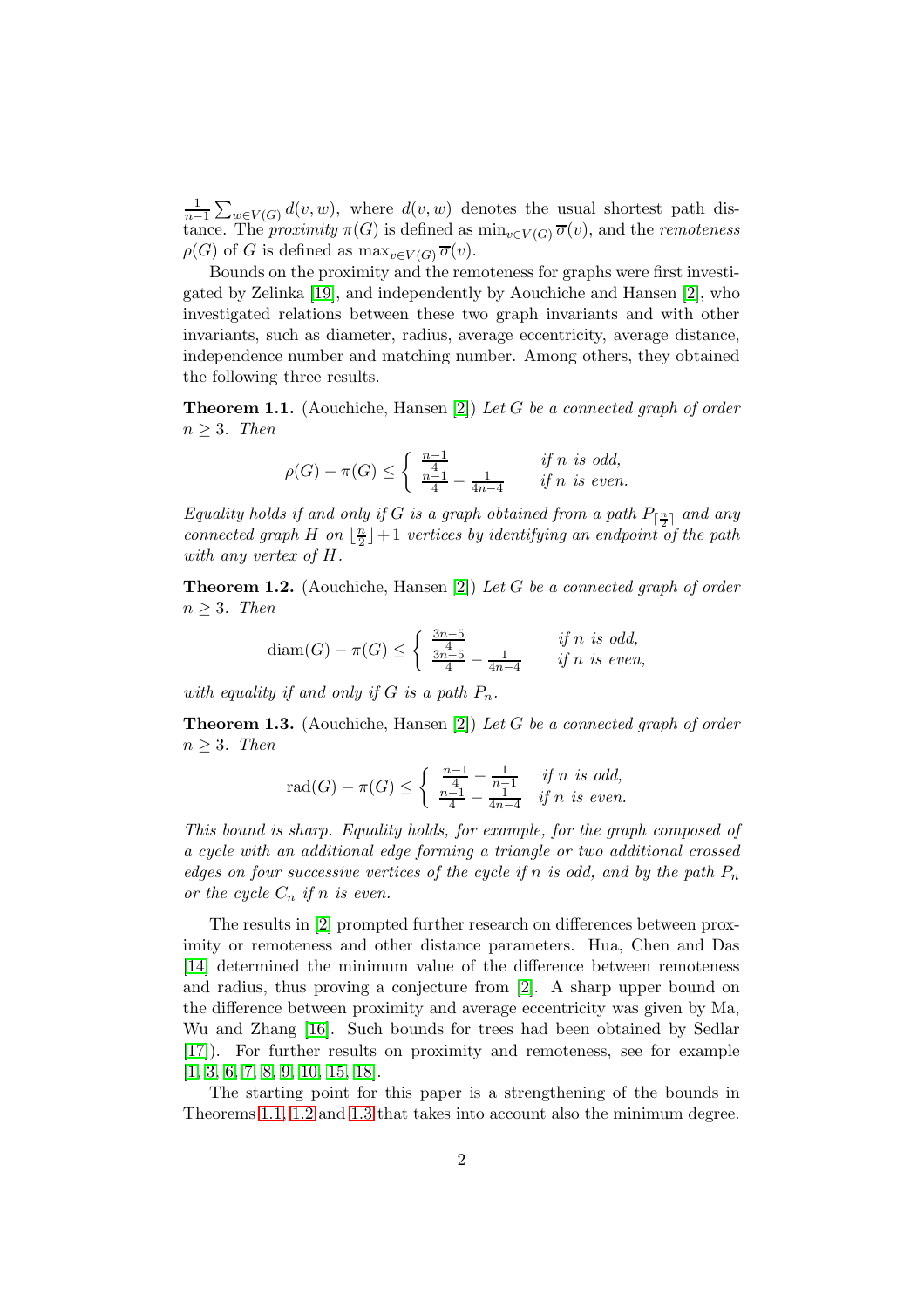<span id="page-2-0"></span>**Theorem 1.4.** (Dankelmann [\[10\]](#page-19-8)) Let G be a connected graph of order n and minimum degree  $\delta$ , with  $\delta \geq 2$ . Then

$$
\rho(G) - \pi(G) \le \frac{3n}{4(\delta + 1)} + 3.
$$

This bound is sharp apart from an additive constant.

<span id="page-2-1"></span>**Theorem 1.5.** (Dankelmann [\[11\]](#page-19-11)) Let G be a connected graph on n vertices and minimum degree  $\delta$  with  $n \geq 20$  and  $\delta \geq 2$ . Then

$$
diam(G) - \pi(G) \le \frac{9}{4(\delta+1)}n + \frac{3}{4}\delta.
$$

This bound is sharp apart from an additive constant.

<span id="page-2-2"></span>**Theorem 1.6.** (Dankelmann [\[11\]](#page-19-11)) Let G be a connected graph on n vertices and minimum degree  $\delta$  with  $\delta < \frac{n}{4} - 1$ . Then

$$
rad(G) - \pi(G) \le \frac{3}{4(\delta+1)}n + \frac{8\delta+5}{4(\delta+1)}.
$$

This bound is sharp apart from an additive constant.

The goal of this paper is to show that the bounds in Theorems [1.4,](#page-2-0) [1.5](#page-2-1) and [1.6](#page-2-2) can be strengthened significantly for triangle-free graphs, and also for graphs not containing a 4-cycle as a (not necessarily induced) subgraph.

# 2 Terminology and Notation

We use the following notation. Let G be a connected graph and let  $v$  be a vertex of G. Then the *neighbourhood* of v, denoted by  $N(v)$ , is the set of all vertices adjacent to v. The closed neighbourhood  $N[v]$  of v is the set  $N(v) \cup \{v\}$ . For a subset  $A \subseteq V(G)$  we define  $N[A] = \bigcup_{v \in A} N[v]$ . The degree  $\deg_G(v)$  of a vertex  $v \in V(G)$  is the number of vertices in  $N_G(v)$ , and the minimum degree of G denoted  $\delta(G)$  is the smallest of the degrees of the vertices of G.

If  $i \in \mathbb{Z}$ , then  $N_i(v)$  is the set of all vertices at distance i from v. By  $N_{\leq i}(v)$  and  $N_{\geq i}(v)$  we mean the set of vertices at distance at most i and at least i, respectively, from v. For a subset  $A \subseteq V(G)$  the distance between any vertex  $v \in V(G)$  and A is defined as  $\min_{a \in A} d_G(v, a)$ . For a vertex w and a subset X of  $V(G)$ , we denote by  $\sigma(w|X)$  the total distance of w in X, that is,  $\sum_{x \in X} d_G(w, x)$ . Thus the *total distance* (or *distance* for short) of a vertex v in G,  $\sigma(v|V(G))$ , is the sum of the distances from v to all other vertices of G. We will drop the  $V(G)$  and simply write  $\sigma(v)$  if the set at which the distance is evaluated is the entire vertex set of G. A median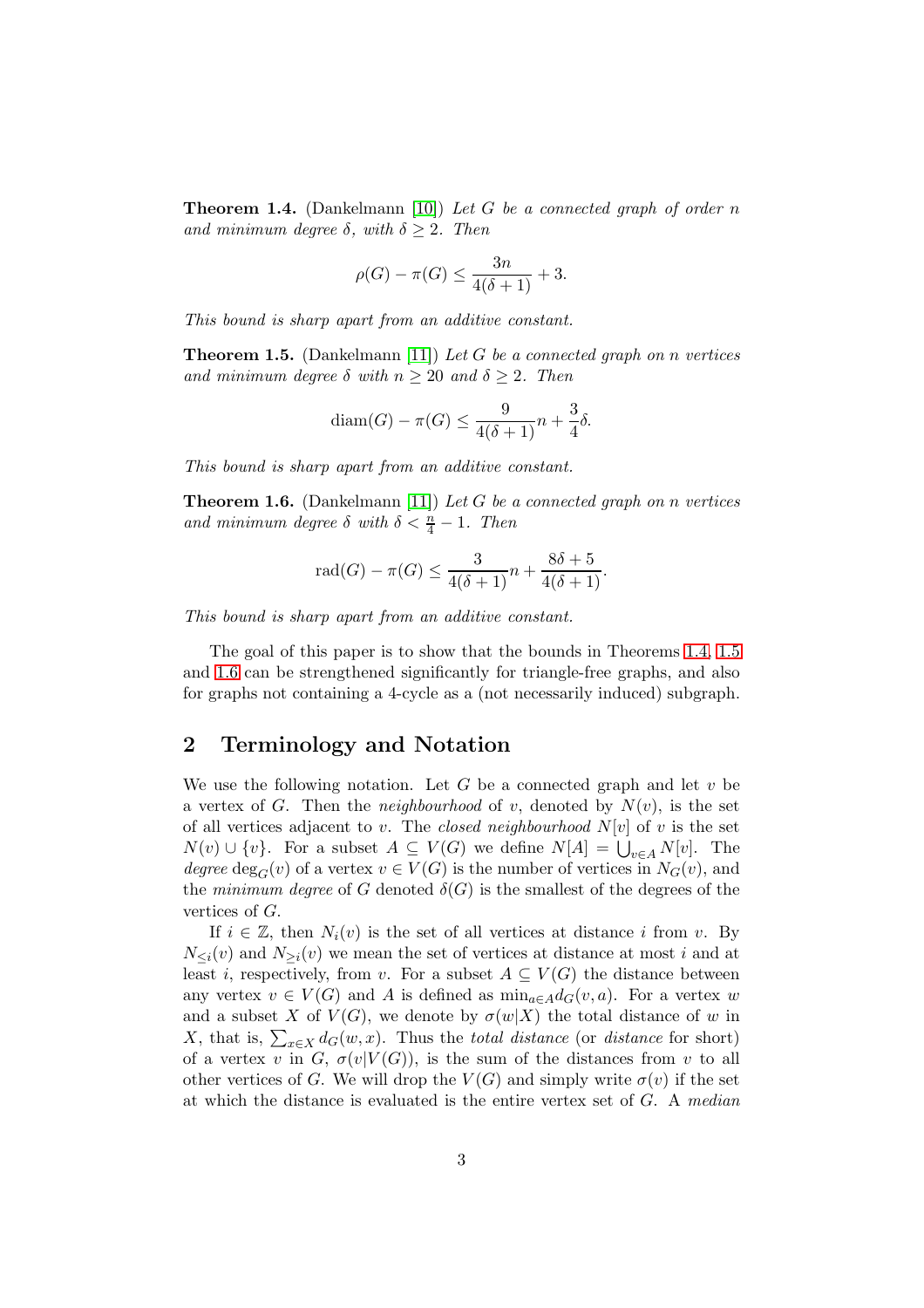vertex (margin vertex) of G is a vertex that minimises (maximises) the total distance among the vertices of G.

The *eccentricity* of v, denoted by  $ecc(v)$ , is the distance from v to a vertex farthest from v in G. The diameter  $\text{diam}(G)$  of G is the largest of all eccentricities of the vertices of G. The radius on the other hand, denoted  $rad(G)$ , is the smallest of all eccentricities of the vertices of G. A vertex whose eccentricity equals  $rad(G)$  is called a *centre vertex* of G.

By  $K_n$ ,  $\overline{K}_n$ ,  $C_n$  and  $P_n$  we mean the complete graph, the edgeless graph, the cycle, and the path on n vertices. By a *triangle* we mean the graph  $K_3$ . If  $F$  is a graph, then we say that  $G$  is  $F$ -free if  $G$  does not contain  $F$  as a (not necessarily induced) subgraph.

We define the *sequential sum* of graphs  $G_1 + G_2 + \cdots + G_k$  of the graphs  $G_1, G_2, \ldots, G_k$  to be the graph with vertex set  $V(G_1) \cup V(G_2) \cup \cdots \cup V(G_k)$ and edge set  $E(G_1) \cup E(G_2) \cup \cdots \cup E(G_k) \cup \{uv \mid u \in V(G_i), v \in V(G_{i+1}) \}$  $\{1, 2, \ldots, k-1\}\}\.$  If  $p \in \mathbb{N}$ , then  $[G_1 + G_2 + G_3 + G_4]^p$  stands for  $G_1 + G_2 + G_3$  $G_3 + G_4 + G_1 + G_2 + G_3 + G_4 + \ldots + G_1 + G_2 + G_3 + G_4$ , where the pattern  $G_1 + G_2 + G_3 + G_4$  is repeated p times.

#### 3 Remoteness vs proximity

In this section we show that the bound on the difference between the remoteness and the proximity of a graph in Theorem [1.4](#page-2-0) can be improved significantly for triangle-free graphs and for  $C_4$ -free graphs. The proof strategy is similar to that of Theorem [1.4](#page-2-0) (see [\[10\]](#page-19-8)).

<span id="page-3-0"></span>**Theorem 3.1.** Let  $n, \delta \in \mathbb{N}$ , with  $\delta \geq 3$  and  $n \geq 7$ . If G is a connected, triangle-free graph of order n and minimum degree  $\delta$ , then

$$
\rho(G) - \pi(G) \le \frac{n+1}{2\delta} + 4.
$$

*Proof.* Let u and v be two vertices of G with  $\bar{\sigma}(u) = \pi(G)$  and  $\bar{\sigma}(v) = \rho(G)$ . Let  $p = d(u, v)$  and let  $P : u_0, u_1, \ldots, u_{p-1}, u_p$  be a shortest  $(v, u)$ -path in G where  $u_0 = v$  and  $u_p = u$ . We now define a subset B of  $V(G)$  such that  $|\sigma(v|B) - \sigma(u|B)|$  is small. To define the set B, we first define a smaller subset  $A_i$  of  $B$ .

For  $i \in \{0, 1, \ldots, p\}$  we define  $A_i$  to be a subset of  $N(u_i)$  with exactly  $\delta$ vertices. If also  $i \neq p$ , then we let  $B_i = A_i \cup A_{i+1} \cup A_{p-1-i} \cup A_{p-i}$ . Clearly  $A_i \cap A_{i+1} = \emptyset = A_{p-i-1} \cap A_{p-i}$  since G is triangle-free. Also,  $A_i \cap A_j = \emptyset$  if  $|i-j| \geq 3$  since otherwise P would not be a shortest path from v to u in G. Hence, the sets  $B_{4i}, i = 0, 1, \ldots, \left\lfloor \frac{p-5}{8} \right\rfloor$  $\frac{-5}{8}$ , are disjoint and have cardinality 4 $\delta$ .

Define B to be the set  $\bigcup_{i=0}^{\lfloor \frac{p-5}{8} \rfloor} B_{4i}$ . We bound separately  $|\sigma(v|B) \sigma(u|B)$ | and  $|\sigma(v|V(G) \setminus B) - \sigma(u|V(G) \setminus B)|$ . First fix i and consider  $|\sigma(v|B_{4i}) - \sigma(u|B_{4i})|$ . Let  $x \in B_{4i}$ , so  $x \in A_j$  for some  $j \in \{4i, 4i + 1, p -$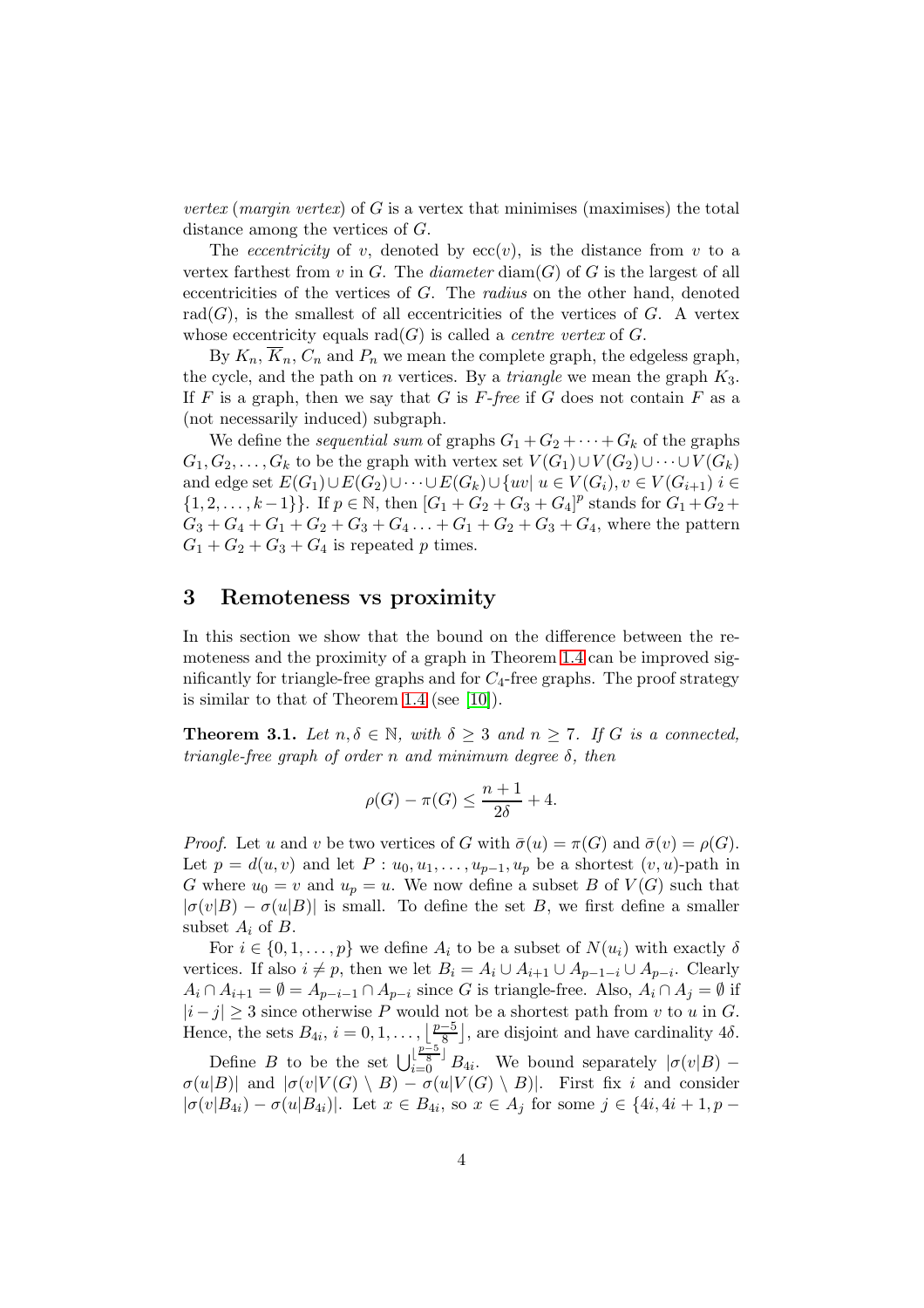$4i-1, p-4i$ . For this j define

$$
\epsilon_x = d(v, x) - d(v, u_j)
$$
 and  $\epsilon'_x = d(u, x) - d(u, u_j)$ .

<span id="page-4-0"></span>Clearly,  $-1 \le \epsilon_x \le 1$  and  $-1 \le \epsilon'_x \le 1$ . Hence  $|\sigma(v|B_{4i}) - \sigma(u|B_{4i})| =$  $(\sigma(v|A_{4i}) + \sigma(v|A_{4i+1}) + \sigma(v|A_{p-1-4i}) + \sigma(v|A_{p-4i}))$  $-\big(\sigma(u|A_{4i}) + \sigma(u|A_{4i+1}) + \sigma(u|A_{p-1-4i}) + \sigma(u|A_{p-4i})\big)\Big|$  $\leq \left| \sigma(v|A_{4i}) - \sigma(u|A_{p-4i}) \right| + \left| \sigma(v|A_{4i+1}) - \sigma(u|A_{p-1-4i}) \right|$  $+|\sigma(v|A_{p-4i-1})-\sigma(u|A_{4i+1})| + |\sigma(v|A_{p-4i})-\sigma(u|A_{4i})|.$ (1)

For  $j \in \{4i, 4i + 1, p - 1 - 4i, p - 4i\}$ . consider  $|\sigma(v|A_j) - \sigma(u|A_{p-j})|$ . For  $x \in A_j$  we have  $d(v, x) = d(v, u_j) + \epsilon_x = j + \epsilon_x$  and for  $x \in A_{p-j}$  we have  $d(u, x) = d(u, u_{p-j}) + \epsilon'_x = j + \epsilon'_x$ . Hence

$$
\begin{array}{rcl} \left| \sigma(v|A_j) - \sigma(u|A_{p-j}) \right| & = & \left| \sum_{x \in A_j} (j + \epsilon_x) - \sum_{x \in A_{p-j}} (j + \epsilon'_x) \right| \\ & = & \left| \sum_{x \in A_j} \epsilon_x + \sum_{x \in A_{p-j}} \epsilon'_x \right| \\ & \leq & \sum_{x \in A_j} |\epsilon_x| + \sum_{x \in A_{p-j}} |\epsilon'_x| \\ & \leq & |A_j| + |A_{p-j}|. \end{array}
$$

Adding this inequality for all  $j \in \{4i, 4i + 1, p - 1 - 4i, p - 4i\}$ , we obtain in conjunction with [\(1\)](#page-4-0) that

$$
|\sigma(v|B_{4i}) - \sigma(u, B_{4i})| \le 2(|A_{4i}| + |A_{4i+1}| + |A_{p-1-4i}| + |A_{p-4i}|) = 2|B_{4i}|,
$$

and thus, by adding the above inequality for  $i = 0, 1, 2, \ldots, \lceil \frac{p-5}{8} \rceil$  $\frac{-5}{8}$ ],

<span id="page-4-1"></span>
$$
|\sigma(v|B) - \sigma(u|B)| \le 2|B|.
$$
 (2)

Now consider  $V(G) \setminus B$  and let  $w \in V(G) \setminus B$ . By the triangle inequality

<span id="page-4-2"></span>
$$
\big|d(v,w)-d(u,w)\big|\leq p.
$$

Hence,

$$
\left| \sigma(v|V(G) \setminus B) - \sigma(u|V(G) \setminus B) \right| = \left| \sum_{w \in V(G) \setminus B} d(v, w) - \sum_{w \in V(G) \setminus B} d(u, w) \right|
$$
  

$$
\leq \sum_{w \in V(G) \setminus B} p
$$
  

$$
= p (n - |B|).
$$
 (3)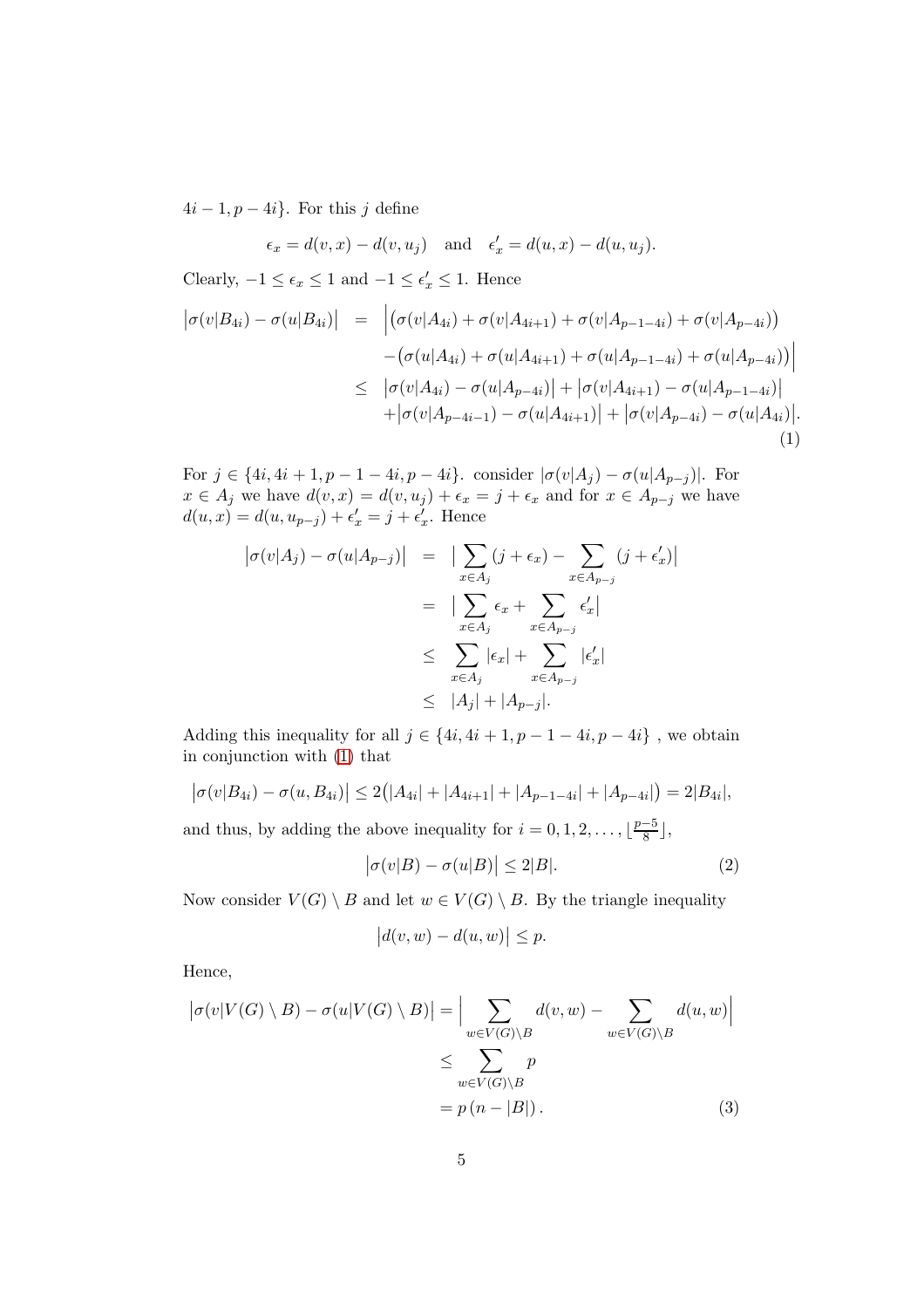From equations [\(2\)](#page-4-1) and [\(3\)](#page-4-2) we obtain

$$
\sigma(v) - \sigma(u) = |\sigma(v|B) - \sigma(u|B)| + |\sigma(v|V(G) \setminus B) - \sigma(u|V(G) \setminus B)|
$$
  
\n
$$
\leq pn - (p-2)|B|.
$$

Since  $pn - (p-2)|B|$  decreases as  $|B|$  increases, we first determine a lower bound for |B|. Since the sets  $B_{4i}$  are pairwise disjoint and  $|B_{4i}| = 4\delta$  for  $i = 0, 1, \ldots, \left| \frac{p-5}{8} \right|$  $\frac{-5}{8}$  we have that

$$
|B| = \sum_{i=0}^{\left\lfloor \frac{p-5}{8} \right\rfloor} |B_{4i}| = \left( \left\lfloor \frac{p-5}{8} \right\rfloor + 1 \right) 4\delta \ge \frac{(p-4)\delta}{2}.
$$

This implies

$$
\sigma(v) - \sigma(u) \le pn - (p-2)|B| \le pn - \frac{(p-2)(p-4)\delta}{2}.
$$

Finally, since  $pn - \frac{(p-2)(p-4)\delta}{2}$  $\frac{(p-4)\delta}{2}$  is maximised for  $p=\frac{n}{\delta}+3$ , substituting this value of p gives,

$$
\sigma(v) - \sigma(u) \le \frac{n^2}{2\delta} + 3n + \frac{\delta}{2} = (n-1)\left(\frac{n+1}{2\delta} + 3\right) + 3 + \frac{\delta}{2} + \frac{1}{2\delta}.
$$

Now  $\frac{\delta}{2} + \frac{1}{2\delta} \leq \frac{n-1}{2}$  $\frac{-1}{2}$  since G is triangle-free, and  $3 \leq \frac{n-1}{2}$  $\frac{-1}{2}$  since  $n \geq 7$ . Dividing by  $n-1$  thus yields,

$$
\rho(G) - \pi(G) = \bar{\sigma}(v) - \bar{\sigma}(u) \le \frac{n+1}{2\delta} + 4,
$$

as desired.

The bound in Theorem [3.1](#page-3-0) is sharp apart from an additive constant. This can be seen by considering the graphs constructed in the following example.

<span id="page-5-0"></span>**Example 3.1.** Let  $\delta \in \mathbb{N}$  be fixed with  $\delta \geq 3$ . For  $k \in \mathbb{N}$  with k even let  $G_{\delta,k}$  be the sequential sum

$$
\overline{K}_1 + \overline{K}_{\delta} + \overline{K}_{\delta-1} + \overline{K}_1 + \left[ \overline{K}_1 + \overline{K}_{\delta-1} + \overline{K}_{\delta-1} + \overline{K}_1 \right]^{k-2} + \overline{K}_1 + \overline{K}_{\delta} + \overline{K}_{\delta-1} + \overline{K}_1.
$$

Clearly,  $G_{\delta,k}$  is triangle-free has order  $n = 2k\delta + 2$ , minimum degree  $\delta$ , diameter  $4k - 1 = \frac{2n-4}{\delta} - 1$  and radius  $2k = \frac{n-2}{\delta}$  $\frac{-2}{\delta}$ .

Clearly the median vertices are the two centre vertices of  $G_{\delta,k}$ , and the margin vertices of  $G_{\delta,k}$  are the two vertices in the first and last  $\overline{K_1}$ . Tedious but straightforward calculations show that the distance of a median vertex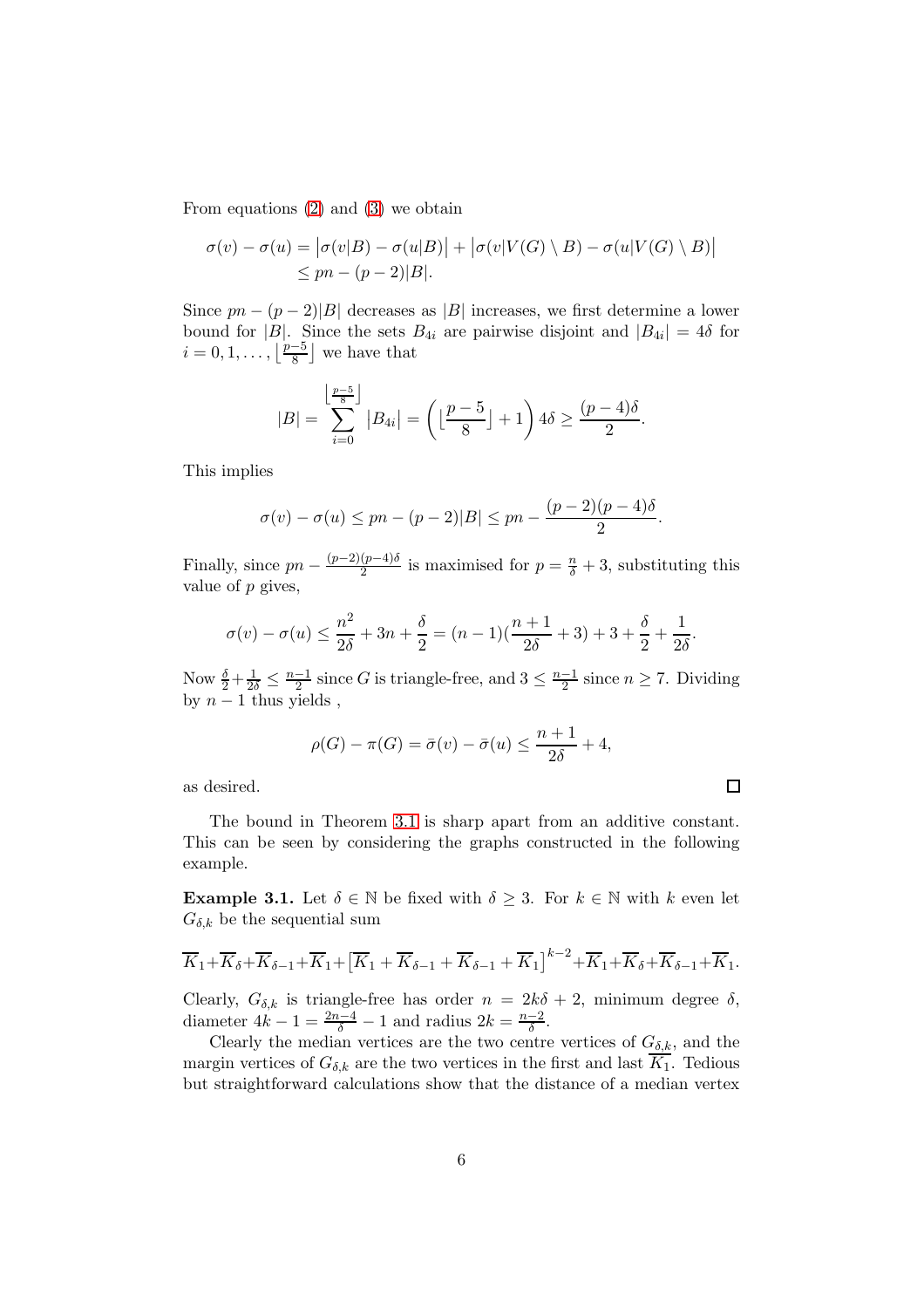equals  $2\delta k^2 + 4k - 3$ , and the distance of a margin vertex equals  $(2\delta k +$  $2)(2k-\frac{1}{2})$  $(\frac{1}{2})$ , and so

$$
\pi(G_{\delta,k}) = \frac{n+1}{2\delta} - \frac{6\delta + 3}{2\delta(n-1)} \quad \text{and} \quad \rho(G_{\delta,k}) = \frac{n - \delta/2 - 1}{\delta} - \frac{\delta + 2}{2\delta(n-1)}.
$$

Hence

$$
\rho(G_{\delta,k}) - \pi(G_{\delta,k}) = \frac{n-\delta-3}{2\delta} + \frac{5\delta+1}{2\delta(n-1)},
$$

which differs from the bound in Theorem [3.1](#page-3-0) by not more than  $\frac{31}{6}$ .

We now give a similar bound on the difference between remoteness and proximity in  $C_4$ -free graphs. This bound shows that the bound in Theorem [1.4](#page-2-0) can be improved significantly for graphs not containing 4-cycles as (not necessarily induced) subgraphs. In our proof we make use of the following well-known lemma. For a proof see, for example, [\[13\]](#page-19-12).

<span id="page-6-1"></span>**Lemma 3.2.** (Erdős, Pach, Pollack and Tuza [\[13\]](#page-19-12)) Let G be a  $C_4$ -free graph of minimum degree  $\delta$  and v a vertex of G. Then  $|N_{\leq 2}(v)| \geq \delta^2 - 2\lfloor \frac{\delta}{2} \rfloor$  $\frac{0}{2}$  | + 1.

The proof of the following Theorem [3.3](#page-6-0) is similar to the proof of Theorem [3.1,](#page-3-0) hence we omit some of the details.

<span id="page-6-0"></span>**Theorem 3.3.** Let  $n, \delta \in \mathbb{N}$ , with  $\delta \geq 3$  and  $n \geq 6$ . If G is a connected,  $C_4$ -free graph of order n and minimum degree  $\delta$ , then

$$
\rho(G) - \pi(G) \le \frac{5(n+1)}{4(\delta^2 - 2\left\lfloor \frac{\delta}{2} \right\rfloor + 1)} + \frac{101}{20}.
$$

*Proof.* Let u, v, and  $P: u_0, u_1, \ldots, u_{p-1}, u_p$  be as in the proof of Theorem [3.1.](#page-3-0) We define a subset B of  $V(G)$  for which  $|\sigma(v|B) - \sigma(u|B)|$  is small. For  $i \in \{0, 1, \ldots, p\}$  let  $A_i$  be a subset of  $N_{\leq 2}(u_i)$  with exactly  $\delta^2 - 2\left\lfloor \frac{\delta}{2} \right\rfloor$  $\frac{\delta}{2}$  + 1 vertices (which exists by Lemma [3.2\)](#page-6-1) and we let  $B_i = A_i \cup A_{p-i}$ . Clearly,  $A_i \cap A_j = \emptyset$  if  $|j - i| \geq 5$  since otherwise P is not a shortest  $(v, u)$ -path in  $G$ , and so  $B_{5i}$ ,  $i = 0, 1, \ldots, \lfloor \frac{p-5}{10} \rfloor$  are disjoint sets of cardinality  $2\delta^2 - 4\lfloor \frac{5}{2} \rfloor$  $\frac{0}{2}$  | + 2. Let B be the set  $\bigcup_{i=0}^{\lfloor \frac{p-5}{10} \rfloor} B_i$ . Arguments similar to those in the proof of Theorem [3.1](#page-3-0) show that

$$
\left|\sigma(v|B_{5i})-\sigma(u,B_{5i})\right|\leq 4|B_{5i}|.
$$

Summing this inequality over all  $i \in \{0, 1, \ldots, \left\lfloor \frac{p-5}{10} \right\rfloor\}$  yields that

<span id="page-6-3"></span><span id="page-6-2"></span>
$$
|\sigma(v|B) - \sigma(u|B)| \le 4|B|.
$$
 (4)

Similar to (2) in the proof of Theorem [3.1](#page-3-0) we obtain that

$$
\big|\sigma(v|V(G)\setminus B) - \sigma(u|V(G)\setminus B)\big| \le p(n-|B|). \tag{5}
$$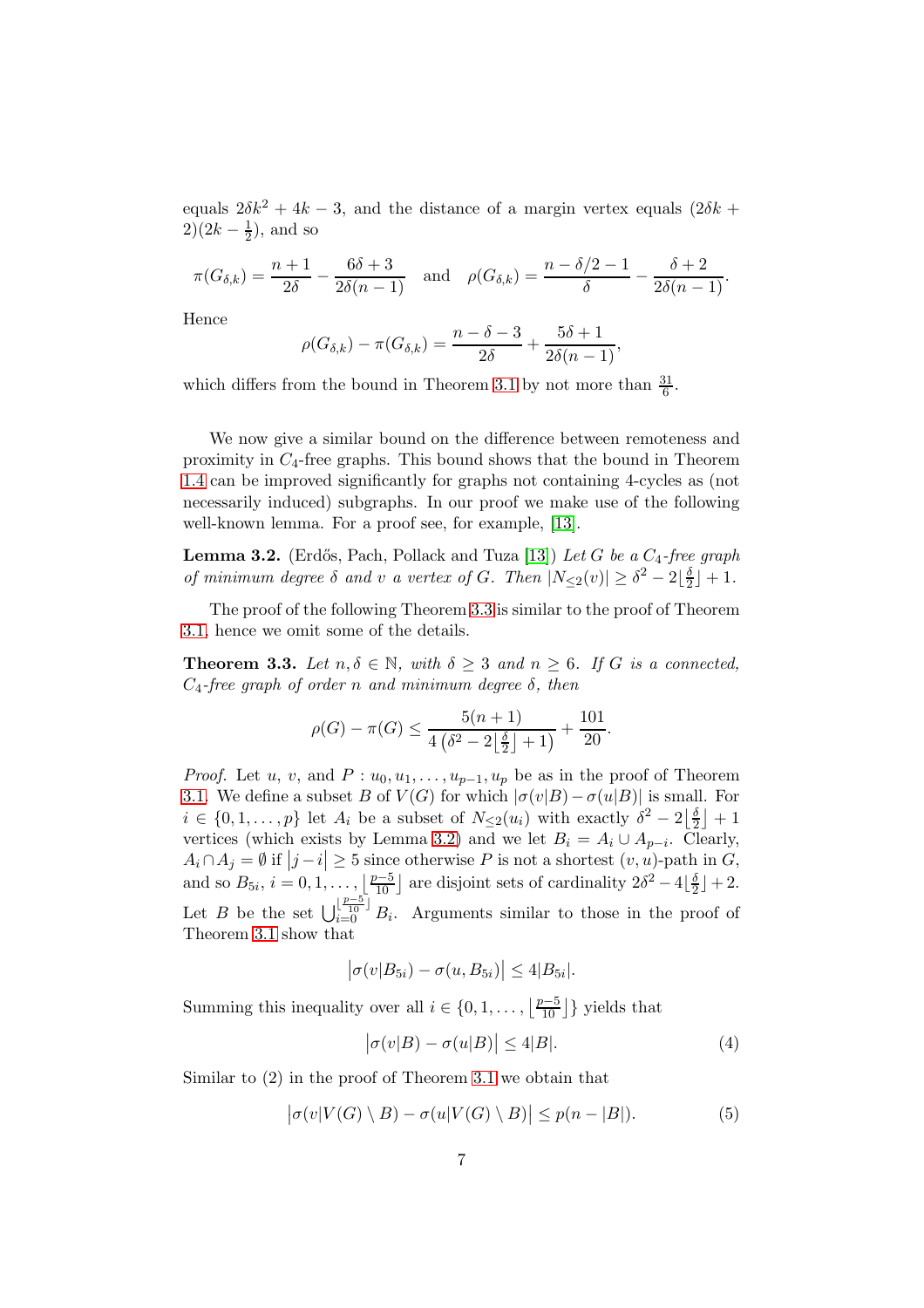From equations [\(4\)](#page-6-2) and [\(5\)](#page-6-3) we obtain

$$
\sigma(v) - \sigma(u) = |\sigma(v|B) - \sigma(u|B)| + |\sigma(v|V(G) \setminus B) - \sigma(u|V(G) \setminus B)|
$$
  
\n
$$
\leq pn - (p-4)|B|.
$$

Since  $pn-(p-4)|B|$  decreases as  $|B|$  increases we first determine the smallest possible value for |B|. Since the sets  $B_{5i}$  are pairwise disjoint and  $|B_i|$  =  $2\delta^2-4\left|\frac{\delta}{2}\right|$  $\frac{\delta}{2}$  | + 2 for  $i = 0, 1, \ldots, \left\lfloor \frac{p-5}{10} \right\rfloor$ , we have that

$$
|B| = \sum_{i=0}^{\left\lfloor \frac{p-5}{10} \right\rfloor} |B_{4i}| = \left( \left\lfloor \frac{p-5}{10} \right\rfloor + 1 \right) \left( 2\delta^2 - 4 \left\lfloor \frac{\delta}{2} \right\rfloor + 2 \right) \ge \frac{(p-4)(\delta^2 - 2\left\lfloor \frac{\delta}{2} \right\rfloor + 1)}{5}.
$$

This implies that

$$
\sigma(v) - \sigma(u) \le pn - (p-4)|B| \le pn - \frac{(p-4)^2(\delta^2 - 2\left\lfloor \frac{\delta}{2} \right\rfloor + 1)}{5}.
$$

Since  $pn - \frac{(p-4)^2(\delta^2 - 2\left\lfloor \frac{\delta}{2} \right\rfloor + 1)}{5}$  $\frac{-2\lfloor \frac{n}{2} \rfloor + 1}{5}$  is maximised for  $p = \frac{5n}{2(\delta^2 - 2\lfloor \frac{\delta}{2} \rfloor + 1)} + 4$ , substituting this value of p and dividing by  $n-1$  gives the desired bound as follows,

$$
\bar{\sigma}(v) - \bar{\sigma}(u) \le \frac{5n^2 + 16n (\delta^2 - 2\left\lfloor \frac{\delta}{2} \right\rfloor + 1)}{4 (\delta^2 - 2\left\lfloor \frac{\delta}{2} \right\rfloor + 1) (n - 1)} \\
= \frac{5(n + 1)}{4 (\delta^2 - 2\left\lfloor \frac{\delta}{2} \right\rfloor + 1)} + 4 + \frac{16 (\delta^2 - 2\left\lfloor \frac{\delta}{2} \right\rfloor + 1) + 5}{4 (\delta^2 - 2\left\lfloor \frac{\delta}{2} \right\rfloor + 1) (n - 1)}.
$$

Since  $5 \leq \delta^2 - 2\left\lfloor \frac{\delta}{2} \right\rfloor$  $\frac{0}{2}$  + 1 we bound  $16(\delta^2-2|\frac{\delta}{2}|+1)+5$  $\frac{10(\sigma^2 - 2\lfloor \frac{1}{2} \rfloor + 1)^{1/3}}{4(\delta^2 - 2\lfloor \frac{1}{2} \rfloor + 1)(n-1)} \leq \frac{21}{4(n-1)} \leq \frac{21}{20}$  and

obtain

$$
\bar{\sigma}(v) - \bar{\sigma}(u) \le \frac{5(n+1)}{4\left(\delta^2 - 2\left\lfloor \frac{\delta}{2} \right\rfloor + 1\right)} + \frac{101}{20},
$$

 $\Box$ 

as desired.

The graphs constructed in the following example show that for  $\delta + 1$  a prime power, the bound in Theorem [3.3](#page-6-0) is close to being best possible in the sense that the ratio of the coefficients of  $n$  in the bound and in the example below approach 1 as  $\delta$  gets large.

<span id="page-7-0"></span>**Example 3.2.** The construction of the following graph  $H_{q,k}$  is due to Erdős, Pach, Pollack and Tuza [\[13\]](#page-19-12). We summarise this construction here again for completeness.

Let  $\delta \in \mathbb{N}$  be fixed with  $\delta \geq 3$  such that  $\delta = q - 1$  for some prime power q. For  $k \in \mathbb{N}$  with k even define the graph  $H_q$  as follows. The vertices of  $H_q$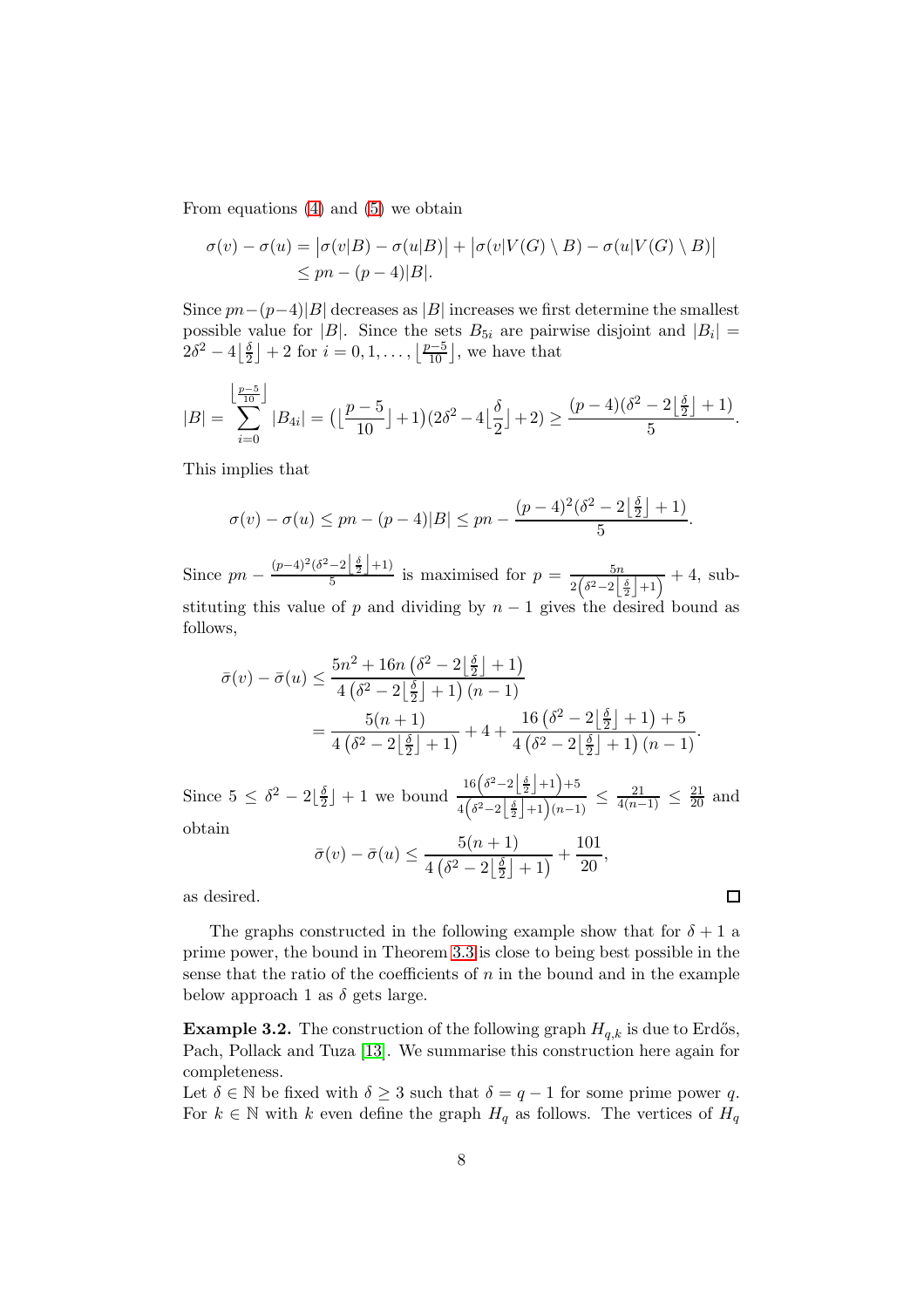are the one-dimensional subspaces of the vector space  $GF(q)^3$  over  $GF(q)$ , the finite field of order  $q$ . Two vertices are adjacent if, as subspaces, they are orthogonal. It is easy to verify that  $H_q$  has  $q^2 + q + 1$  vertices, that every vertex has either degree  $q + 1$  (if the corresponding subspace is not self-orthogonal) or  $q$  (if the corresponding subspace is self-orthogonal), and that  $H_q$  is  $C_4$ -free.

Now choose a vertex z of  $H<sub>q</sub>$  corresponding to a self-orthogonal subspace, and two neighbours  $u$  and  $v$  of  $z$ . It is easy to verify that  $u$  and  $v$  correspond to subspaces that are not self-orthogonal, and that  $u$  and  $v$  are non-adjacent in  $H_q$ . It is now easy to see that the set M of edges joining a vertex in  $N(u) - \{z\}$  to a vertex in  $N(v) - \{z\}$  form a perfect matching between these two vertex sets. Since  $z$  is the only common neighbour of  $u$  and  $v$ in  $H_q$ , and since removing M destroys all  $(u, v)$ -paths of length three, the distance between u and v in  $H_q - z - M$  is at least four. Let  $H'_q$  be the graph  $H_q - z - M$ . Then  $H'_q$  has order  $q^2 + q$ , minimum degree  $q - 1$  and diameter at least 4. It is not hard to show that its diameter equals 4.

Let  $k \in \mathbb{N}$  with  $k \geq 2$ . Let  $G_1, G_2, \ldots, G_k$  be disjoint copies of the graph  $H'_{q}$  and let  $u_i$  and  $v_i$  be the vertices of  $G_i$  corresponding to u and v, respectively, of  $H'_q$ . Define  $H_{q,k}$  to be the graph obtained from  $\bigcup_{i=1}^k G_i$ by adding the edges  $v_i u_{i+1}$  for  $i = 1, 2, ..., k-1$ . Now clearly, since  $H_q$  is  $C_4$ -free, it is easy to see that  $H_{q,k}$  is a  $C_4$ -free graph of order  $n = k(q^2 + q) =$  $k(\delta^2 + 3\delta + 2)$  and minimum degree  $\delta$ . Then it is easy to verify that  $H_{q,k}$ has diameter  $5k - 1$ , radius  $\frac{5}{2}k$ , and that, for constant  $\delta$  and large  $k$ ,

$$
\pi(H_{q,k}) = \frac{5}{4}k + \mathcal{O}(1) = \frac{5}{4}\frac{n}{\delta^2 + 3\delta + 2} + \mathcal{O}(1)
$$

and

$$
\rho(H_{q,k}) = \frac{5}{2}k + \mathcal{O}(1) = \frac{5}{2}\frac{n}{\delta^2 + 3\delta + 2} + \mathcal{O}(1).
$$

Hence

$$
\rho(H_{q,k}) - \pi(H_{q,k}) = \frac{5}{4} \frac{n}{\delta^2 + 3\delta + 2} + \mathcal{O}(1).
$$

Since the bound in Theorem [3.3](#page-6-0) also equals  $\frac{5(n+1)}{4(\delta^2-2\left|\frac{\delta}{2}\right|+1)} + \mathcal{O}(1)$ , we have that the ratio of the coefficients of  $n$  in the bound and in the above example equals  $\frac{\delta^2 - 2\left[\frac{\delta}{2}\right] + 1}{\delta^2 + 3\delta + 2}$  $\frac{2\lfloor 2 \rfloor + 1}{\delta^2 + 3\delta + 2}$ , which approaches 1 as  $\delta$  gets large.

# 4 Diameter vs proximity

In this section we first give a lower bound on the proximity of a trianglefree graph of given order and diameter. As a corollary, we obtain an upper bound on the difference between diameter and proximity for triangle-free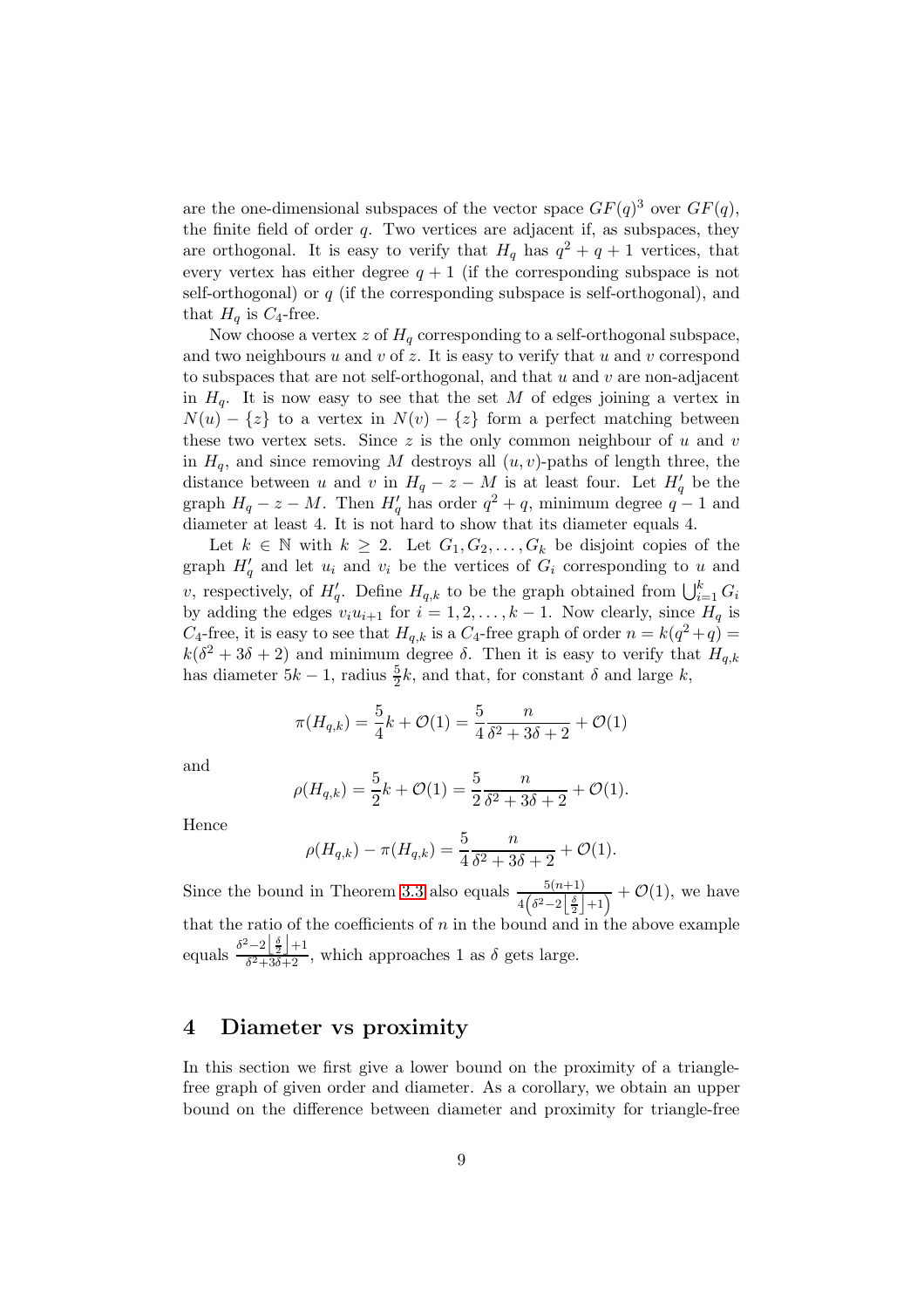graphs, which strengthens the bound in Theorem [1.5](#page-2-1) by a factor of about 2 3  $_{\delta+1}$  $\frac{+1}{\delta}$ . Both bounds are sharp apart from an additive constant. We also prove corresponding bounds for  $C_4$ -free graphs.

To prove our upper bounds on the difference between diameter and prox-imity, we make use of the following results by Erdős et al. [\[13\]](#page-19-12).

<span id="page-9-1"></span>**Theorem 4.1.** (Erdős, Pach, Pollack and Tuza [\[13\]](#page-19-12)) Let G be a connected graph of order n and minimum degree  $\delta \geq 3$ . If G is triangle-free, then

$$
diam(G) \le 4\left\lceil \frac{n-\delta-1}{2\delta} \right\rceil.
$$

If G is  $C_4$ -free, then

$$
diam(G) \le \left\lfloor \frac{5n}{\delta^2 - 2\left\lfloor \frac{\delta}{2} \right\rfloor + 1} \right\rfloor.
$$

<span id="page-9-0"></span>**Theorem 4.2.** Let  $n, \delta \in \mathbb{N}$ , with  $\delta \geq 3$  and  $n \geq 8$ . If G is a connected, triangle-free graph of order n, minimum degree  $\delta$  and diameter d, then

$$
\pi(G) \ge \frac{\delta(d-4)(d-1)}{8(n-1)}.
$$

*Proof.* Let diam(G) = d, and let u,  $v_0$  and  $v_d$  be vertices of G with  $\bar{\sigma}(u)$  =  $\pi(G)$  and  $d_G(v_0, v_d) = \text{diam}(G)$ . Let  $P : v_0, v_1, \ldots, v_{d-1}, v_d$  be a shortest  $(v_0, v_d)$ -path in G.

For  $i \in \{0, 1, 2, \ldots, d\}$  we define  $A_i$  to be a subset of  $N(v_i)$  that contains exactly  $\delta$  vertices, and for  $i \in \{1, 2, \ldots, d-1\}$  we let  $B_i = A_i \cup A_{i+1} \cup A_{d-1-i} \cup$  $A_{d-i}$ . Clearly,  $A_i \cap A_{i+1} = \emptyset = A_{d-i-1} \cap A_{d-i}$ , and  $A_i \cap A_j = \emptyset$  if  $|i-j| \geq 3$ since otherwise P would not be a shortest  $(v_0, v_d)$ -path in G. We define  $B_i = A_i \cup A_{i+1} \cup A_{d-1-i} \cup A_{d-i}$ . Hence, the sets  $B_{4i}, i = 0, 1, ..., \lfloor \frac{d-5}{8} \rfloor$  $\frac{-5}{8}$ , are disjoint.

We define B to be the set  $\bigcup_{i=0}^{\lfloor \frac{d-5}{8} \rfloor} B_{4i}$ . To bound  $\sigma(u|B)$  from below, we first consider  $\sigma(u|A_j \cup A_{d-j})$  for  $j = 0, 1, ..., d$ . Let the elements of  $A_j$  and  $A_{d-j}$  be  $w_1^{(j)}$  $\binom{(j)}{1}, w_2^{(j)}$  $\binom{j}{2},\ldots,\binom{j}{\delta}$  $\binom{j}{\delta}$  and  $w_1^{(d-j)}$  $\binom{(d-j)}{1}, w_2^{(d-j)}$  $\binom{(d-j)}{2},\ldots,\binom{(d-j)}{3}$  $\delta^{(a-j)}$ . For  $t \in$  $\{1, 2, \ldots, \delta\}$  we have

$$
d(u, w_t^{(j)}) + d(u, w_t^{(d-j)}) \ge d(w_t^{(j)}, w_t^{(d-j)}) \ge d(v_j, v_{d-j}) - 2 = d - 2j - 2,
$$

with the last inequality holding since  $u_j$  and  $w_t^{(j)}$  $t_t^{(j)}$ , and also  $u_{d-j}$  and  $w_t^{(d-j)}$  $\binom{(u-j)}{t}$ are adjacent. Summing the last inequality over all  $t \in \{1, 2, \ldots, \delta\}$  yields that

$$
\sigma(u|A_j) + \sigma(u|A_{d-j}) \ge \delta(d-2j-2).
$$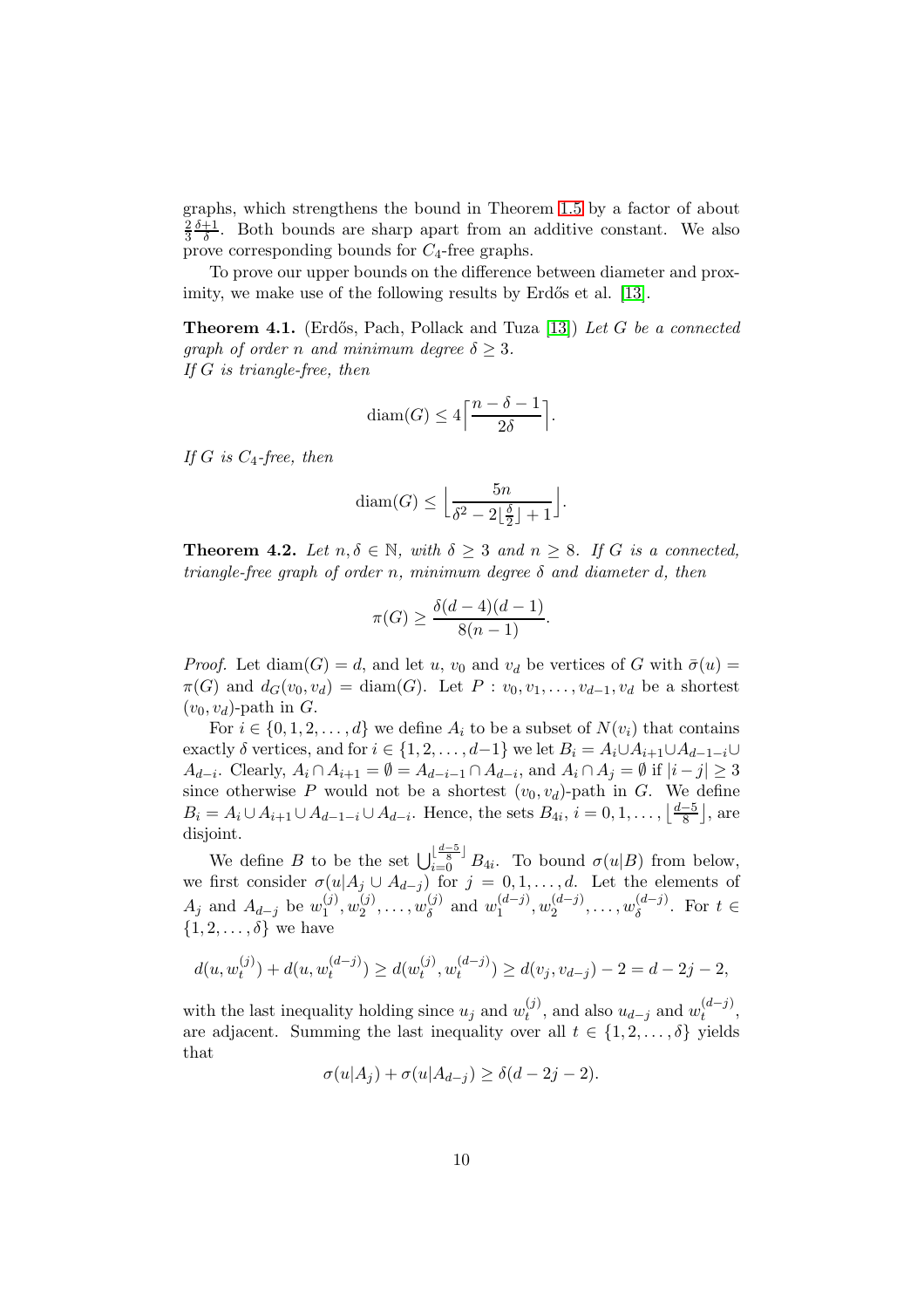Hence,

$$
\sigma(u|B_{4i}) = \sigma(u|A_{4i}) + \sigma(u, |A_{d-4i}) + \sigma(u|A_{4i+1}) + \sigma(u|A_{d-4i-1})
$$
  
\n
$$
\geq \delta(d-8i-2) + \delta(d-8i-4)
$$
  
\n
$$
= 2\delta d - 6\delta - 16\delta i.
$$

Summation over all  $i \in \left\{0, 1, \ldots, \left|\frac{d-5}{8}\right|\right\}$  $\frac{-5}{8}$  yields

$$
\sigma(u|B) = \sum_{i=0}^{\left\lfloor \frac{d-5}{8} \right\rfloor} \sigma(u|B_{4i})
$$
  
\n
$$
\geq \sum_{i=0}^{\left\lfloor \frac{d-5}{8} \right\rfloor} [2\delta d - 6\delta - 16\delta i]
$$
  
\n
$$
= 2\delta \left( \left\lfloor \frac{d-5}{8} \right\rfloor + 1 \right) \left( d - 3 - 4 \left\lfloor \frac{d-5}{8} \right\rfloor \right).
$$

Since  $\frac{d-5}{8}$  $\frac{-5}{8}$   $\geq \frac{d-12}{8}$ , this implies that

$$
\sigma(u|B) \ge \frac{1}{8}\delta(d-4)(d-1).
$$

Dividing by  $n-1$  gives a lower bound on  $\pi(G)$  as follows:

$$
\pi(G) = \frac{1}{n-1}\sigma(u) \ge \frac{1}{n-1}\sigma(u|B) \ge \frac{\delta(d-4)(d-1)}{8(n-1)}.
$$

 $\Box$ 

as desired.

The following graph shows that for constant minimum degree 
$$
\delta
$$
 and arbitrary  $n, d$  the bound in Theorem 4.2 is sharp apart from an additive constant.

<span id="page-10-0"></span>**Example 4.1.** Let  $\delta, d \in \mathbb{N}$  be fixed with  $\delta \geq 3$  and  $d \equiv 7 \pmod{8}$ . Let  $k = \frac{d+1}{4}$  $\frac{+1}{4}$ , so k is even. Let  $n_0 = 2k\delta + 2$ , i.e.,  $n_0$  is the order of the graph  $G_{\delta,k}$  defined in Example [3.1.](#page-5-0) Fix a median vertex u of  $G_{\delta,k}$  and a neighbour w of u For  $n \in \mathbb{N}$  with  $n \geq n_0$  let  $G_{\delta,k}^n$  be the graph obtained from  $G_{\delta,k}$  by adding  $n - n_0$  vertices which are twins of w, i.e., each new vertex is adjacent to all neighbours of w and to no other vertex.

Clearly, the new graph has order n, minimum degree  $\delta$ , and no triangles. It is easy to verify that adding the new vertices does not change the diameter or radius, and that  $u$  is a median vertex also of the new graph. From Example [3.1](#page-5-0) we thus get that  $\text{diam}(G_{\delta,k}^n) = 4k - 1 = d$ ,  $\text{rad}(G_{\delta,k}^n) = 2k$  and

$$
\sigma_{G_{\delta,k}^n}(u) = \sigma_{G_{\delta,k}}(u) + n - n_0 = 2\delta k^2 + 4k - 3 + n - (2k\delta + 2).
$$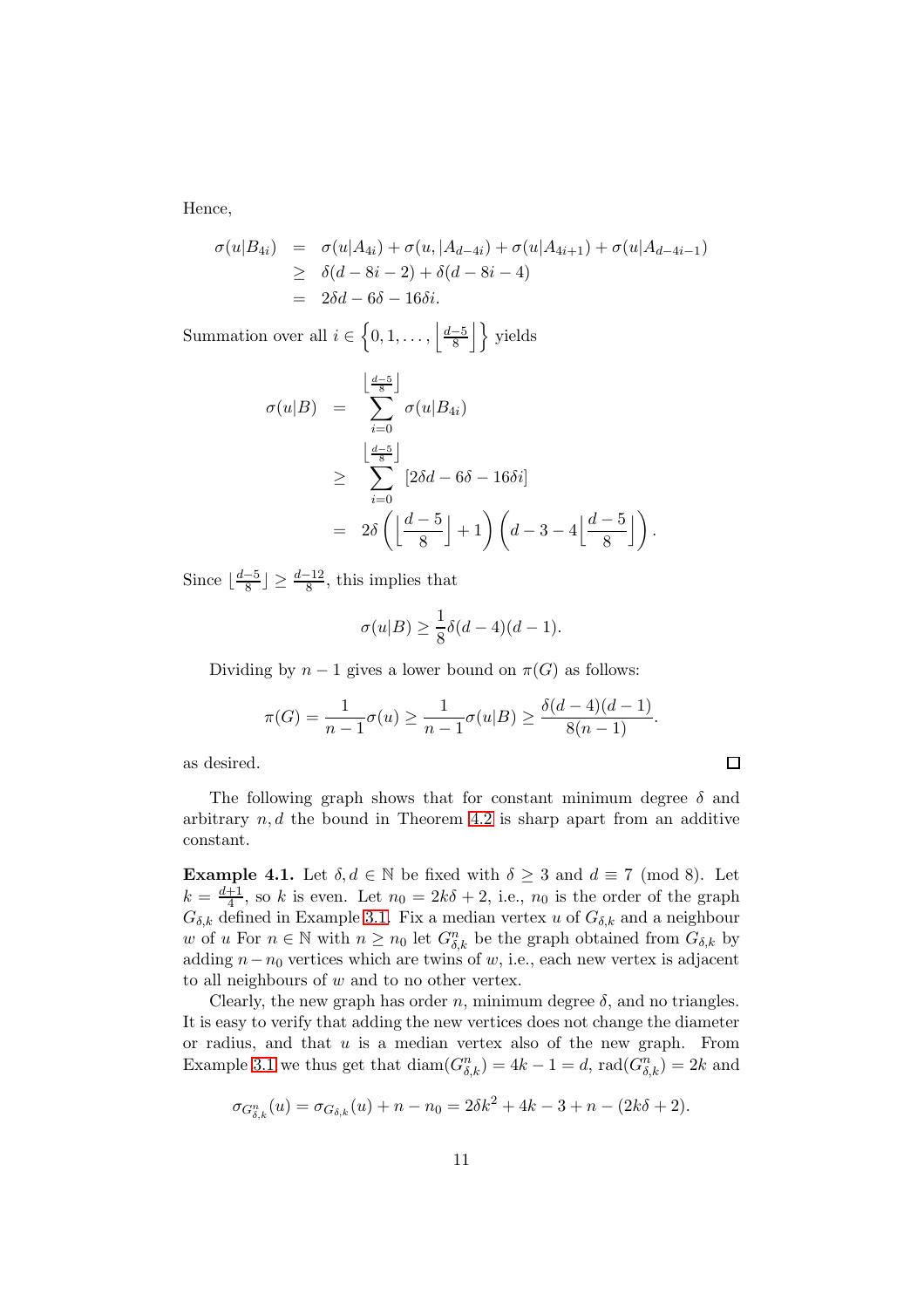Since  $k = \frac{d+1}{4}$  $\frac{+1}{4}$ , we obtain by substituting this value and dividing by  $n-1$ that

$$
\pi(G_{\delta,k}^n) = \frac{1}{n-1} \left( \frac{\delta}{8} (d-1)^2 + n + d - \frac{1}{2} \delta - 4 \right).
$$

Evaluating the difference between  $\pi(G_{\delta,k}^n)$  and the bound in Theorem [4.2](#page-9-0) we obtain after simplifications that

$$
\pi(G_{\delta,k}^n) - \frac{\delta}{8(n-1)}(d-4)(d-1) = \frac{3\delta d}{8(n-1)} + \frac{1}{n-1}(n+d-\frac{7}{8}\delta-4).
$$

Now  $\delta d = 2n_0 - (\delta + 4) < 2(n - 1)$ , while  $n + d - \frac{7}{8}\delta - 4 < 2(n - 1)$ . Hence the difference between  $\pi(G_{\delta,k}^n)$  and the bound in Theorem [4.2](#page-9-0) cannot exceed 11  $\frac{11}{4}$ .

Slight modifications of the construction of the graph  $G_{\delta,k}^n$  yield graphs of any given diameter, not only for  $d \equiv 7 \pmod{8}$ , whose proximity differs from the bound in Theorem [4.2](#page-9-0) by not more than a constant. This proves that the bound in Theorem [4.2](#page-9-0) is sharp apart from an additive constant.

<span id="page-11-1"></span>**Corollary 4.3.** Let  $n, \delta \in \mathbb{N}$ , with  $\delta \geq 3$  and  $n \geq 8$ . If G is a connected, triangle-free graph of order n and minimum degree  $\delta$ , then

$$
diam(G) - \pi(G) \le \frac{3(n-1)}{2\delta} + \frac{5}{2}.
$$

This bound is sharp apart from an additive constant.

*Proof.* Let G be a connected, triangle-free graph of order n and minimum degree  $\delta$ . Denote the diameter of G by d. From Theorem [4.2](#page-9-0) we have that

<span id="page-11-0"></span>
$$
d - \pi(G) \le d - \frac{\delta(d - 4)(d - 1)}{8(n - 1)}.
$$
\n(5)

Now  $d \leq 4 \lceil \frac{n-\delta-1}{2\delta} \rceil$  $\frac{-\delta-1}{2\delta}$  by Theorem [4.1,](#page-9-1) and so  $d < \frac{2(n-1)}{\delta} + 2$ . For such d, the derivative with respect to d of the right hand side of  $(5)$  equals  $1 - \frac{\delta(2d-5)}{8(n-1)}$ , which is positive. Hence the right hand side of [\(5\)](#page-11-0) is increasing in d. Substituting  $\frac{2(n-1)}{\delta} + 2$  for d yields, after simplification, that

$$
diam(G) - \pi(G) \le \frac{3(n-1)}{2\delta} + \frac{9}{4} + \frac{\delta}{4(n-1)}.
$$

Since  $\delta \leq n-1$ , the corollary follows.

The graph in Example [3.1](#page-5-0) shows that the bound in Theorem [4.3](#page-11-1) is best possible, apart from an additive constant.

 $\Box$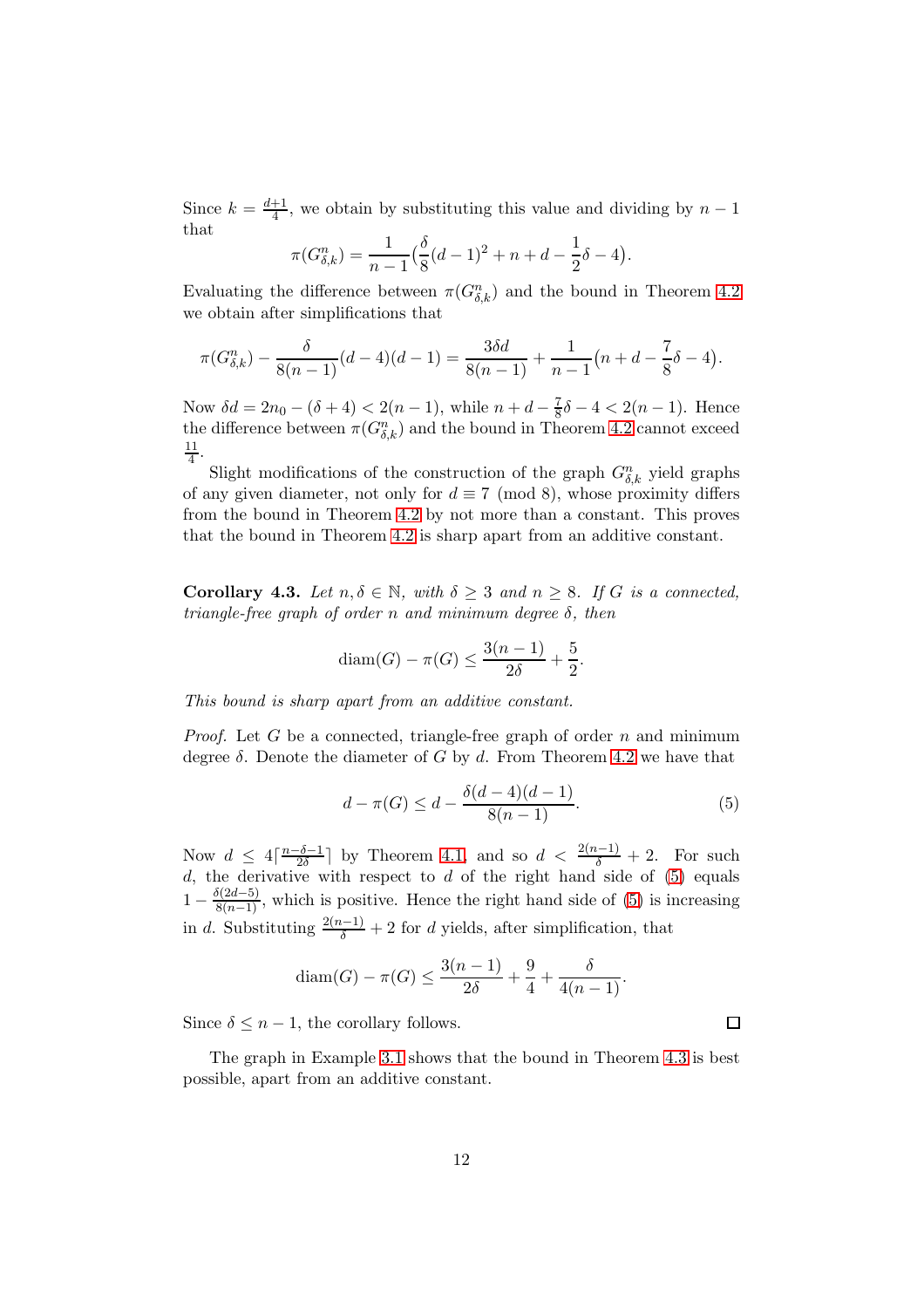We now present a lower bound on the proximity in  $C_4$ -free graphs, given the order, minimum degree and the diameter, and as a corollary we obtain an upper bound on the difference between the diameter and the proximity of  $C_4$ -free graphs of given order and diameter. The proofs are similar to the proofs of Theorem [4.2](#page-9-0) and Corollary [4.3,](#page-11-1) hence we omit some of the details.

<span id="page-12-0"></span>**Theorem 4.4.** Let  $n, \delta \in \mathbb{N}$ , with  $\delta \geq 3$  and  $n \geq 8$ . If G is a connected,  $C_4$ -free graph of order n and minimum degree  $\delta \geq 3$ , then

$$
\pi(G) \ge \frac{\left(\delta^2 - 2\left\lfloor \frac{\delta}{2} \right\rfloor + 1\right) (d - 4)(d - 3)}{20(n - 1)}.
$$

*Proof.* Let d, u,  $v_0$ ,  $v_d$  and  $P: v_0, v_1, \ldots, v_d$  be as in the proof of Theorem [4.2.](#page-9-0) For  $i \in \{1, 2, \ldots, d\}$ , we define  $A_i$  to be a subset of  $N_{\leq 2}(v_i)$  with exactly  $\delta^2-2\left|\frac{\delta}{2}\right|$  $\frac{\delta}{2}$  + 1 vertices. Such a set exists by Lemma [3.2.](#page-6-1) For  $i \in \{0, 1, ..., d\}$ let  $B_i = A_i \cup A_{d-i}$ . Clearly,  $A_i \cap A_j = \emptyset$  if  $|j - i| \geq 5$  since otherwise P is not a shortest  $(v_0, v_d)$ -path in G. Hence, the sets  $B_{5i}$ ,  $i = 0, 1, \ldots, \left\lfloor \frac{d-5}{10} \right\rfloor$ are disjoint.

We define B to be the set  $\bigcup_{i=0}^{\lfloor \frac{d-5}{10} \rfloor} B_i$ . To bound  $\sigma(u|B)$  from below, we first consider  $\sigma(u|B_j)$  for  $j \in \{0,1,\ldots,d\}$ . Arguments similar to those in the proof of Theorem [4.3](#page-11-1) show that

$$
\sigma(u|B_i) \ge \left(\delta^2 - 2\left\lfloor \frac{\delta}{2} \right\rfloor + 1\right) \left(d - 2i - 4\right).
$$

Summation over all  $i \in \left\{0, 1, \ldots, \left|\frac{d-5}{10}\right|\right\}$  yields that

$$
\sigma(u|B) = \sum_{i=0}^{\lfloor (d-5)/10 \rfloor} \sigma(u|B_{5i})
$$
  
\n
$$
\geq \sum_{i=0}^{\lfloor (d-5)/10 \rfloor} \left[ \left( \delta^2 - 2\left\lfloor \frac{\delta}{2} \right\rfloor + 1 \right) (d - 10i - 4) \right]
$$
  
\n
$$
= \left( \delta^2 - 2\left\lfloor \frac{\delta}{2} \right\rfloor + 1 \right) \left( \left\lfloor \frac{d-5}{10} \right\rfloor + 1 \right) \left( d - 4 - 5\left\lfloor \frac{d-5}{10} \right\rfloor \right).
$$

Now  $\lfloor \frac{d-5}{10} \rfloor + 1 \ge \frac{d-4}{10}$ , and  $5\lfloor \frac{d-5}{10} \rfloor \le \frac{d-5}{2}$ . Hence

$$
\sigma(u|B) \ge \left(\delta^2 - 2\left\lfloor \frac{\delta}{2} \right\rfloor + 1\right) \frac{(d-4)(d-3)}{20}.
$$

Dividing by  $n-1$  yields

$$
\pi(G) \ge \frac{1}{n-1}\sigma(u|B) \ge \frac{(\delta^2 - 2\left\lfloor \frac{\delta}{2} \right\rfloor + 1)(d-4)(d-3)}{20(n-1)},
$$

as desired.

 $\Box$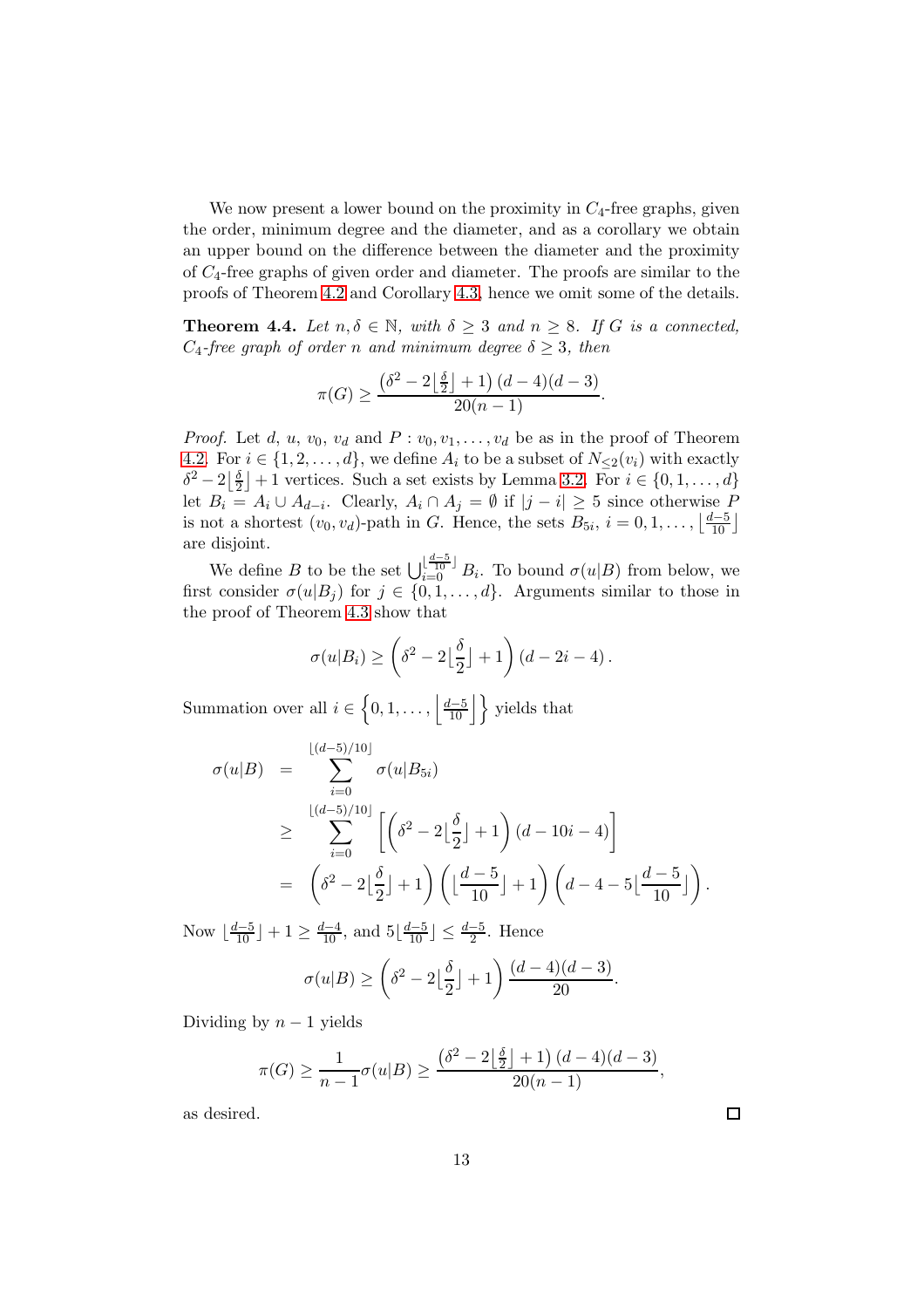<span id="page-13-0"></span>**Corollary 4.5.** Let  $n, \delta \in \mathbb{N}$ , with  $\delta \geq 3$  and  $n \geq 6$ . If G is a connected,  $C_4$ -free graph of order n and minimum degree  $\delta$ , then

$$
diam(G) - \pi(G) \le \frac{15n}{4(\delta^2 - 2\lfloor \frac{\delta}{2} \rfloor + 1)} + \frac{7}{4}.
$$

*Proof.* Let G be a connected,  $C_4$ -free graph of order n and minimum degree δ. Denote the diameter of  $G$  by  $d$ . From Theorem [4.4](#page-12-0) we have that

$$
d - \pi(G) \le d - \frac{\left(\delta^2 - 2\left\lfloor \frac{\delta}{2} \right\rfloor + 1\right) (d - 4)(d - 3)}{20n},
$$

where we bounded  $n-1$  in the denominator by n for easier calculations. Now  $d \leq \frac{5n}{\delta^2-2|d|}$  $\frac{5n}{\delta^2-2|d/2|+1}$  by Theorem [4.1.](#page-9-1)

It is easy to verify that the right hand side of the above inequality is increasing in d for  $d \leq \frac{5n}{\delta^2-2|d|}$  $\frac{5n}{\delta^2-2\lfloor d/2\rfloor+1}$ . Substituting this value yields, after simplification,

$$
\begin{array}{rcl} \text{diam}(G) - \pi(G) & \leq & \frac{15n}{4\left(\delta^2 - 2\left\lfloor \frac{\delta}{2} \right\rfloor + 1\right)} + \frac{7}{4} - \frac{3\left(\delta^2 - 2\left\lfloor \frac{\delta}{2} \right\rfloor + 1\right)}{5n} \\ & < & \frac{15n}{4\left(\delta^2 - 2\left\lfloor \frac{\delta}{2} \right\rfloor + 1\right)} + \frac{7}{4}, \end{array}
$$

as desired.

The graph  $H_{q,k}$  in Example [3.2](#page-7-0) shows that the bound in Theorem [4.5](#page-13-0) is close to being best possible (in the same sense as discussed there).

 $\Box$ 

## 5 Radius and proximity

In this section we determine, up to an additive constant, the minimum proximity of a triangle-free graph of given order, radius and minimum degree. As a corollary we obtain an upper bound on the difference between the radius and the proximity in triangle-free graphs of given order and minimum degree which is sharp apart from an additive constant. We obtain similar results for  $C_4$ -free graphs. These results are close to best possible, in a sense specified later. The proof strategy is similar to that of Theorem [1.6](#page-2-2) (see  $[10]$ .

Definition 5.1. We define the distance between two edges e and f of a connected graph to be the smallest distance between an end of e and an end of f. If  $e = uv$ , then  $N(e)$  stands for  $N(u) \cup N(v)$ .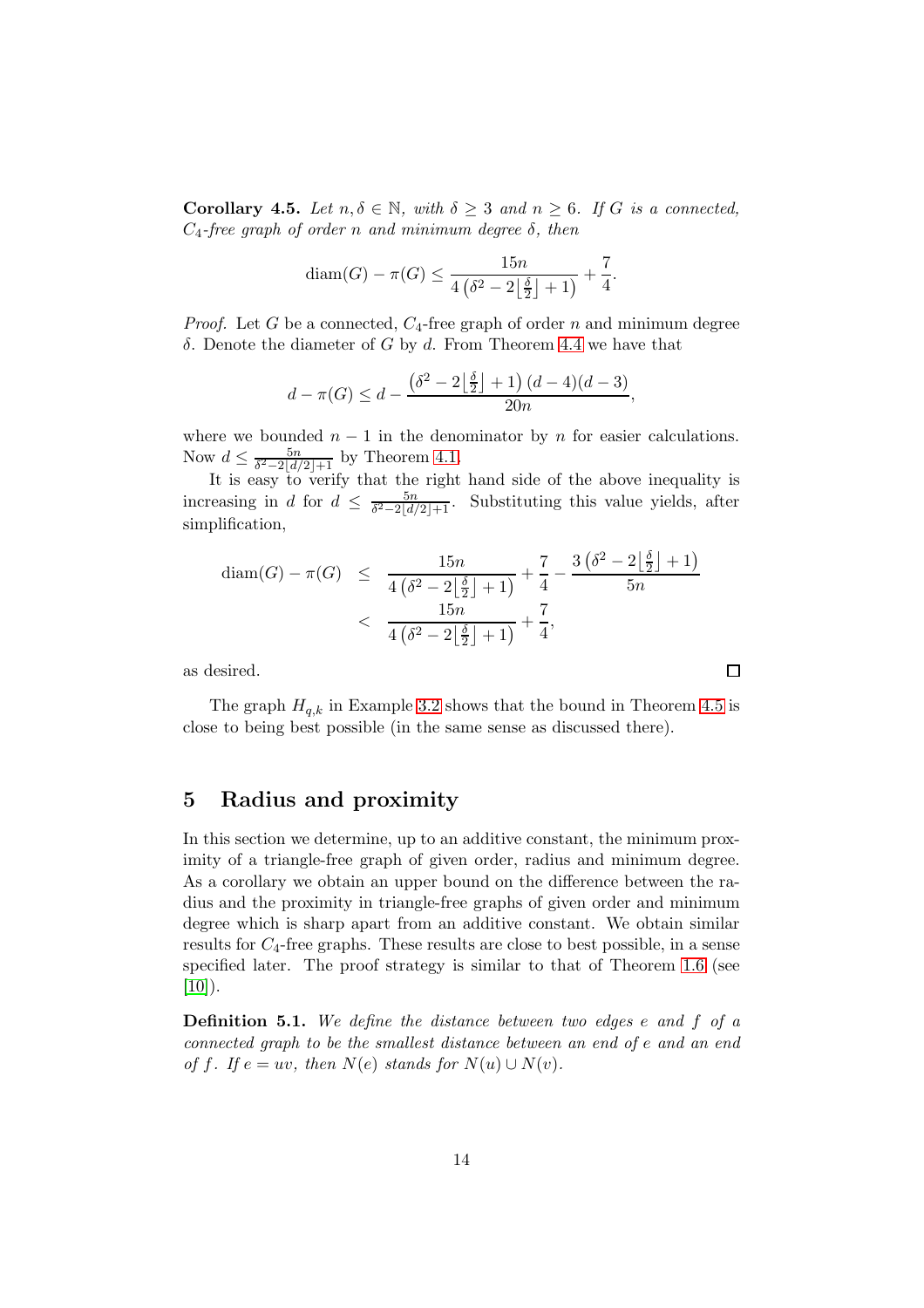<span id="page-14-1"></span>**Theorem 5.1.** Let  $n, \delta, r \in \mathbb{N}$  with  $\delta \geq 3$ ,  $r \geq 1$  and  $n \geq 6$ . If G is a connected, triangle-free graph of order n, minimum degree  $\delta$  and radius r, then

$$
\pi(G) \ge \frac{\delta}{2(n-1)} \left[ r^2 - 7r + \frac{47}{8} \right].
$$

For constant  $\delta$  this bound is sharp apart from an additive constant.

*Proof.* Let u be a vertex of G with  $\bar{\sigma}(u) = \pi(G)$ . Let  $ecc(u) = R$  and rad $(G) = r$ . For  $i = 0, 1, ..., R$ , let  $N_i$  be the set of vertices at distance i from u. For each  $i \in \{0, 1, ..., R\}$  consider the set of edges joining a vertex in  $N_i$  to a vertex in  $N_{i+1}$ , and let  $A_i$  be a subset of maximum cardinality such that the distance in G between any two edges in  $A_i$  is at least 3. Since G is a triangle-free graph, we have  $|N(e)| \ge 2\delta$  for all  $e \in A_i$ . This implies that for each  $i \in \{1, 2, ..., R-1\}$  we have that  $\left|\bigcup_{e \in A_i} N(e)\right| \geq 2\delta |A_i|$ . Since every vertex in  $\bigcup_{e \in A_i} N(e)$  is at least distance  $i - 1$  from u in G, we have

$$
\sum_{v \in N[A_i]} d(u, v) \ge (i - 1) 2\delta |A_i|.
$$

If v is a vertex of G, then v belongs to at most four of the sets  $N[A_i],$  $i = 1, 2, \ldots, R$ . Hence, we have that

<span id="page-14-0"></span>
$$
4\sigma(u) \ge \sum_{i=1}^{R-1} (i-1) 2\delta |A_i|.
$$
 (6)

We consider two cases, depending on whether  $R$  is much larger than  $r$  or not.

CASE 1:  $R \geq \frac{1}{2}$  $rac{1}{2}(3r-10).$ Since  $|A_i| \geq 1$  for all  $i = 1, 2, ..., R - 1$ , we obtain from [\(6\)](#page-14-0) that

$$
4\sigma(u) \geq \sum_{i=1}^{R-1} (i-1) 2\delta |A_i| \geq \sum_{i=1}^{R-1} (i-1) 2\delta = \delta (R-2) (R-1).
$$

By the defining condition of Case 1 we have  $R \geq \frac{1}{2}$  $\frac{1}{2}(3r-10)$ . Therefore,

$$
4\sigma(u) \ge \delta\left(\frac{9}{4}r^2 - \frac{39}{2}r + 42\right).
$$

Since  $\pi(G) = \frac{1}{n-1}\sigma(u)$ , we thus obtain

$$
\pi(G) \ge \frac{\delta}{4(n-1)} \left(\frac{9}{4}r^2 - \frac{39}{2}r + 42\right) \ge \frac{\delta}{2(n-1)} \left(r^2 - 7r + \frac{47}{8}\right),
$$

where the last inequality is easy to verify with elementary calculations. Hence the theorem follows in this case.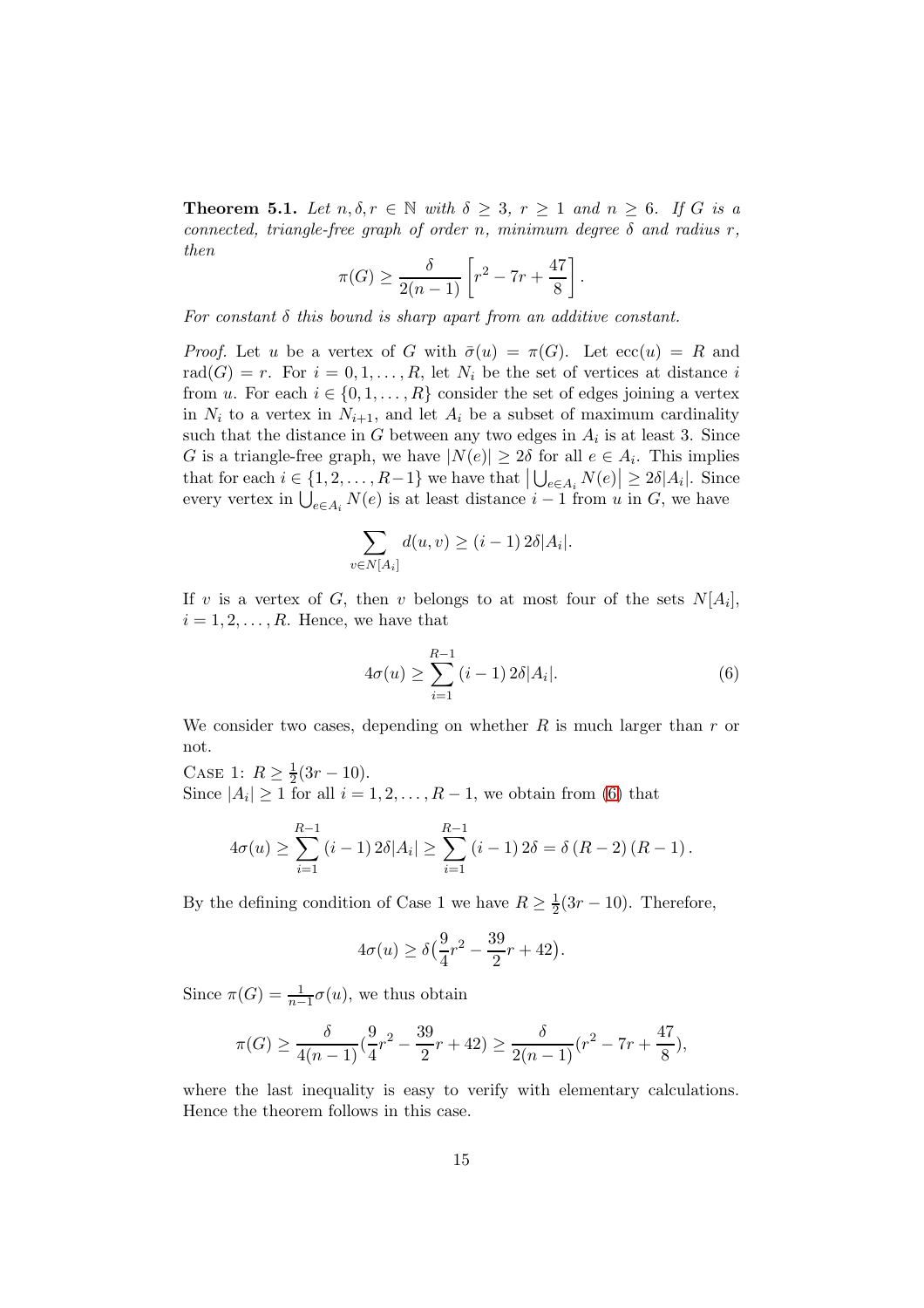CASE 2:  $R \leq \frac{1}{2}$  $rac{1}{2}(3r-11).$ Clearly,  $|A_i| \ge 1$  for  $i = 1, 2, ..., R - 1$ . We claim that

<span id="page-15-0"></span>if 
$$
R - r + 5 \le i \le 2r - R - 6
$$
, then  $|A_i| \ge 2$ . (7)

Note that the defining condition  $R \leq \frac{1}{2}$  $\frac{1}{2}(3r-11)$  of this case guarantees that there exist i with  $R - r + 5 \le i \le 2r - R - 6$ . To prove [\(7\)](#page-15-0) we suppose to the contrary that there exists an integer j with  $R - r + 5 \le j \le 2r - R - 6$ such that  $|A_i| = 1$ . Now fix a vertex  $u_R \in N_R$  and let  $P: u, u_1, u_2, \ldots, u_R$ be a shortest  $(u, u_R)$ -path in G. Then  $u_{R-r+5}$  is in  $N_{R-r+5}$ . We now show that  $d_G(u_{R-r+5}, x) \leq r-1$  for any  $x \in V(G)$ . This contradiction to r being the radius of  $G$  will prove  $(7)$ .

First consider the case  $d_G(u, x) \geq j + 1$ . Let P' be a shortest  $(u, x)$ -path and let  $v_j v_{j+1}$  be an edge in P' with  $v_j$  in  $N_j$  and  $v_{j+1} \in N_{i+1}$ . Then  $d(u_i, v_i) \leq 4$  since otherwise, if  $d(u_i, v_i) \geq 5$ , the edges  $u_j u_{j+1}$  and  $v_j v_{j+1}$ would be at distance at least 3, contradicting the maximality of the set  $A_i$ since  $|A_i| = 1$ . Hence

$$
d_G(u_{R-r+5}, x) \le d_G(u_{R-r+5}, u_j) + d_G(u_j, v_j) + d_G(v_j, x)
$$
  
\n
$$
\le (j - R + r - 5) + 4 + (R - j)
$$
  
\n
$$
= r - 1.
$$

Now consider the case  $d_G(u_0, x) \leq j$ . Then

$$
d_G(u_{R-r+5}, x) \leq d_G(u_{R-r+5}, u_0) + d_G(u_0, x)
$$
  
\n
$$
\leq (R-r+5) + j
$$
  
\n
$$
\leq (R-r+5) + (2r - R - 6)
$$
  
\n
$$
= r - 1.
$$

Hence  $\mathrm{ecc}(u_{R-r+5}) < r = \mathrm{rad}(G)$ . This contradiction completes the proof of [\(7\)](#page-15-0).

Inequality [\(6\)](#page-14-0) in conjunction with [\(7\)](#page-15-0) implies that

$$
4\sigma(u) \geq \sum_{i=1}^{R-1} (i-1) 2\delta |A_i|
$$
  
\n
$$
\geq \sum_{i=1}^{R-1} (i-1) 2\delta + \sum_{i=R-r+5}^{2r-R-6} (i-1) 2\delta
$$
  
\n
$$
= \delta (R^2 + 3r^2 - 2rR - R - 13r + 12).
$$

Elementary calculus shows that for fixed  $r$  the right hand side of the last inequality is minimised, as a function of R, if  $R = r + \frac{1}{2}$ . Since R is an integer, the right hand side is maximised for  $R = r$  as well as for  $R = r + 1$ . Substituting either value for R yields that

$$
4\pi(u) \ge \delta(2r^2 - 14r + 12).
$$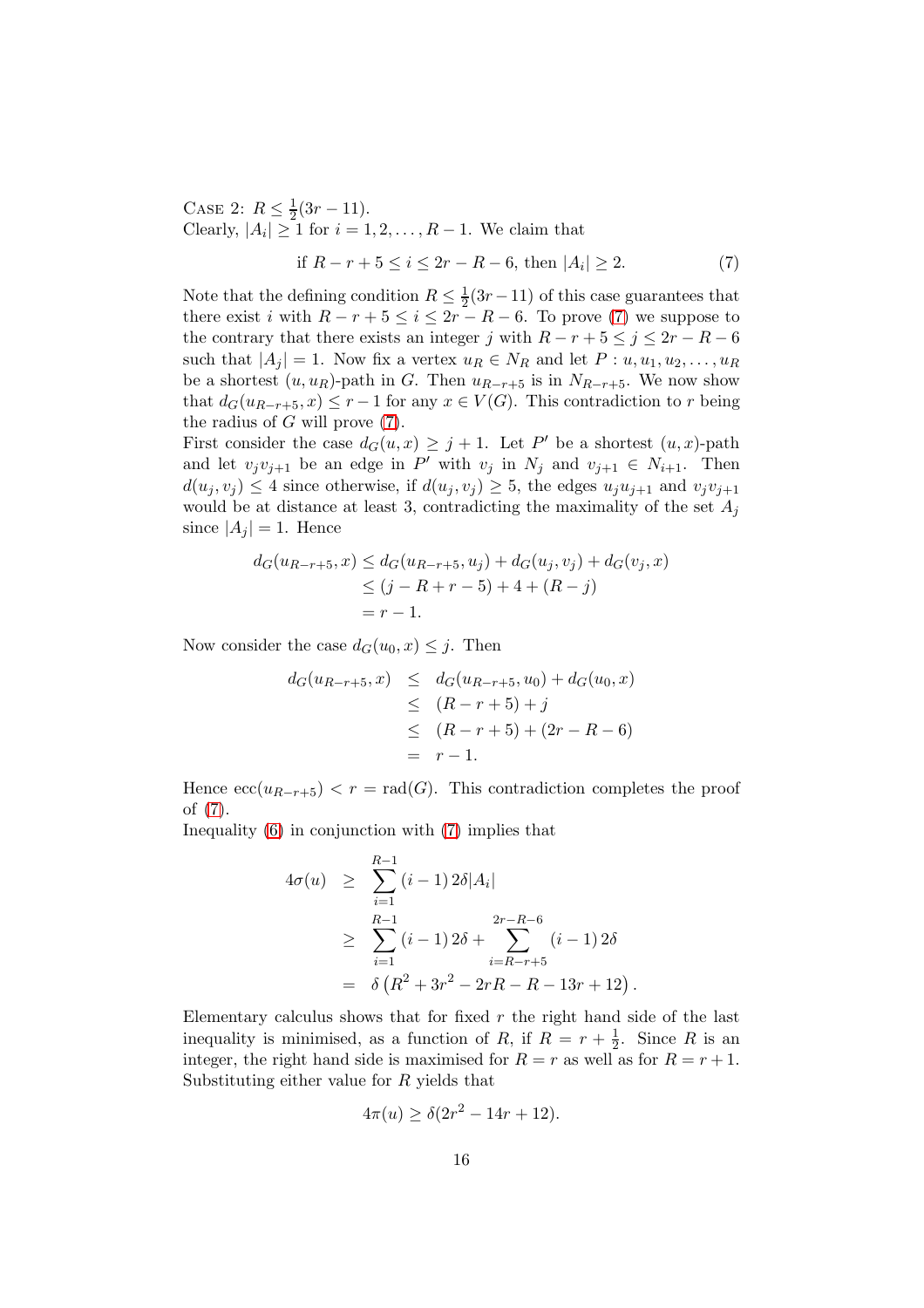Since  $\pi(G) = \frac{1}{n-1}\sigma(u)$ , we thus obtain

$$
\pi(G) \ge \frac{\delta}{4(n-1)}(2r^2 - 14r + 12) > \frac{\delta}{2(n-1)}(r^2 - 7r + \frac{47}{8}),
$$

which is the desired bound.

To see that the bound is sharp consider the graph  $G_{\delta,k}^n$  in Example [4.1.](#page-10-0) It follows from our observations there that  $\pi(G_{\delta,k}^n) = \frac{1}{n-1} \left(\frac{1}{2}\right)$  $\frac{1}{2}\delta r^2 - \delta r + n - 5 + 2r,$ where r denotes the radius of  $G_{\delta,k}^n$ . Since the radius is not more than the diameter, we have by Theorem [4.1](#page-9-1) that  $\delta r < 2(n-1) + 2\delta$ . Using this inequality and the fact that  $r \leq n/2$ , it is easy to show that the difference between  $\pi(G_{\delta,k}^n)$  and our bound is not more than 10. Hence the bound is sharp apart from an additive constant.  $\Box$ 

<span id="page-16-0"></span>**Corollary 5.2.** Let  $n, \delta, r \in \mathbb{N}$ , with  $\delta \geq 3$  and  $n \geq 6$ . If G is a connected, triangle-free graph of order n and minimum degree  $\delta$ , then

$$
rad(G) - \pi(G) \le \frac{n-1}{2\delta} + \frac{11}{2},
$$

and this bound is sharp apart from an additive constant.

*Proof.* Denote the radius of G by r. From Theorem [5.1](#page-14-1) we have that

$$
r - \pi(G) \le r - \frac{\delta}{2(n-1)} \left( r^2 - 7r + \frac{47}{8} \right).
$$

Elementary calculus shows that for constant n and  $\delta$  the right hand side of the above inequality is maximised for  $r = \frac{n-1}{\delta} + \frac{7}{2}$  $\frac{7}{2}$ . Substituting this value yields that

$$
r - \pi(G) \le \frac{n-1}{2\delta} + \frac{7}{2} + \frac{51\delta}{16(n-1)}.
$$

Since it follows from  $\delta \leq n/2$  and  $n \geq 6$  that  $\frac{51\delta}{16(n-1)} < 2$ , the desired bound follows.

To see that the bound is sharp apart from an additive constant consider the graph  $G_{\delta,k}$  in Example [3.1,](#page-5-0) where we established that  $\pi(G_{\delta,k}) = \frac{n+1}{2\delta} - \frac{6\delta+3}{2\delta(n-1)}$  $2\delta(n-1)$ and  $\text{rad}(G_{\delta,k}) = \frac{n-2}{\delta}$ , and so

$$
\text{rad}(G_{\delta,k}) - \pi(G_{\delta,k}) = \frac{n-2}{\delta} - \frac{n+1}{2\delta} + \frac{6\delta + 3}{2\delta(n-1)} = \frac{n-1}{2\delta} + \frac{6\delta + 5}{2\delta(n-1)},
$$

which differs from our bound by less than 4.

We now present similar bounds for  $C_4$ -free graphs.

**Theorem 5.3.** Let  $n, \delta \in \mathbb{N}$ , with  $\delta \geq 3$  and  $n \geq 16$ . If G is a connected,  $C_4$ -free graph of order n, minimum degree  $\delta$  and radius r, then

$$
\pi(G) \ge \frac{\delta^2 - 2\lfloor \frac{\delta}{2} \rfloor + 1}{5(n-1)} \big(r^2 - 8r + \frac{127}{8}\big).
$$

 $\Box$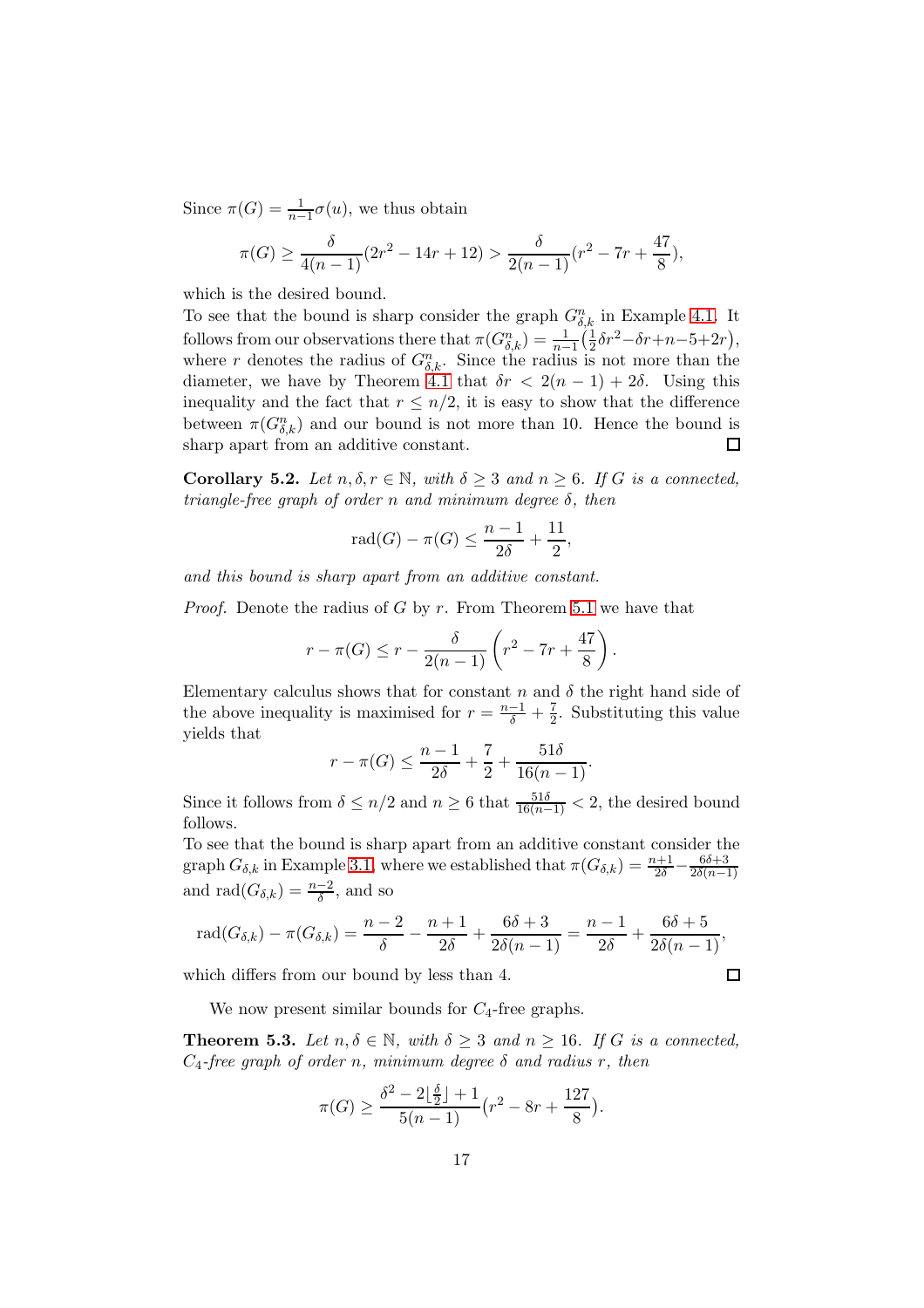*Proof.* Let  $u, R, r$  and  $N_i$  be as in the proof of Theorem [5.1.](#page-14-1) For each  $i \in \{0, 1, \ldots, R\}$ , let  $A_i$  be a subset of  $N_i$  of maximum cardinality such that the distance between any two vertices of  $A_i$  is at least 5 in G. Since G is  $C_4$ -free, we have by Lemma [3.2](#page-6-1) that  $|N_{\leq 2}(v)| \geq \delta^2 - 2\left\lfloor \frac{\delta}{2} \right\rfloor$  $\frac{\delta}{2}$  + 1, for all  $v \in V(G)$ . This implies that for each  $A_i$  we have that  $|N_{\leq 2}[A_i]| \geq (\delta^2 - 2\lfloor \frac{\delta}{2} \rfloor)$  $\frac{\delta}{2}$  | + 1) | $A_i$ |. Also, since every vertex  $v \in N_{\leq 2}[A_i]$  is at least distance  $i-2$  from u in G,

$$
\sum_{v \in N_{\leq 2}[A_i]} d(u,v) \geq (i-2) \left( \delta^2 - 2\left\lfloor \frac{\delta}{2} \right\rfloor + 1 \right) |A_i|.
$$

If v is a vertex of G, then v belongs to at most five of the sets  $N_{\leq 2}[A_i]$ ,  $i = 2, 3, \ldots, R$ . Hence, we have that

<span id="page-17-0"></span>
$$
5\sigma(u) \ge \sum_{i=2}^{R} (i-2) \left( \delta^2 - 2\left\lfloor \frac{\delta}{2} \right\rfloor + 1 \right) |A_i|.
$$
 (8)

CASE 1:  $R \geq \frac{1}{2}$  $rac{1}{2}(3r-9).$ 

Since each  $|A_i| \ge 1$  for all  $i = 2, 3, ..., R$ , it follows from [\(8\)](#page-17-0) that

$$
5\sigma(u) \geq \sum_{i=2}^{R} (i-2) \left(\delta^2 - 2\left\lfloor \frac{\delta}{2} \right\rfloor + 1\right) |A_i|
$$
  
\n
$$
\geq \sum_{i=2}^{R} (i-2) \left(\delta^2 - 2\left\lfloor \frac{\delta}{2} \right\rfloor + 1\right)
$$
  
\n
$$
= \frac{1}{2} \left(\delta^2 - 2\left\lfloor \frac{\delta}{2} \right\rfloor + 1\right) (R^2 - 3R + 2)
$$
  
\n
$$
\geq \left(\delta^2 - 2\left\lfloor \frac{\delta}{2} \right\rfloor + 1\right) \left(\frac{9}{8}r^2 - 9r + \frac{143}{8}\right)
$$
  
\n
$$
> \left(\delta^2 - 2\left\lfloor \frac{\delta}{2} \right\rfloor + 1\right) \left(r^2 - 8r + \frac{127}{8}\right).
$$

Since  $\pi(G) = \frac{1}{n-1}\sigma(u)$ , dividing by  $5(n-1)$  yields the desired bound on  $\pi(G).$ 

CASE 2:  $R \le \frac{1}{2}(3r - 10)$ .

Clearly,  $|A_i| \geq 1$  for  $i = 2, 3, ..., R$ . Arguments similar to the proof of [\(7\)](#page-15-0) in Theorem [5.1](#page-14-1) show that

if 
$$
R - r + 5 \le i \le 2r - R - 5
$$
, then  $|A_i| \ge 2$ . (9)

.

(Note that the defining condition  $R \leq \frac{1}{2}$ )  $\frac{1}{2}(3r-10)$  of this case guarantees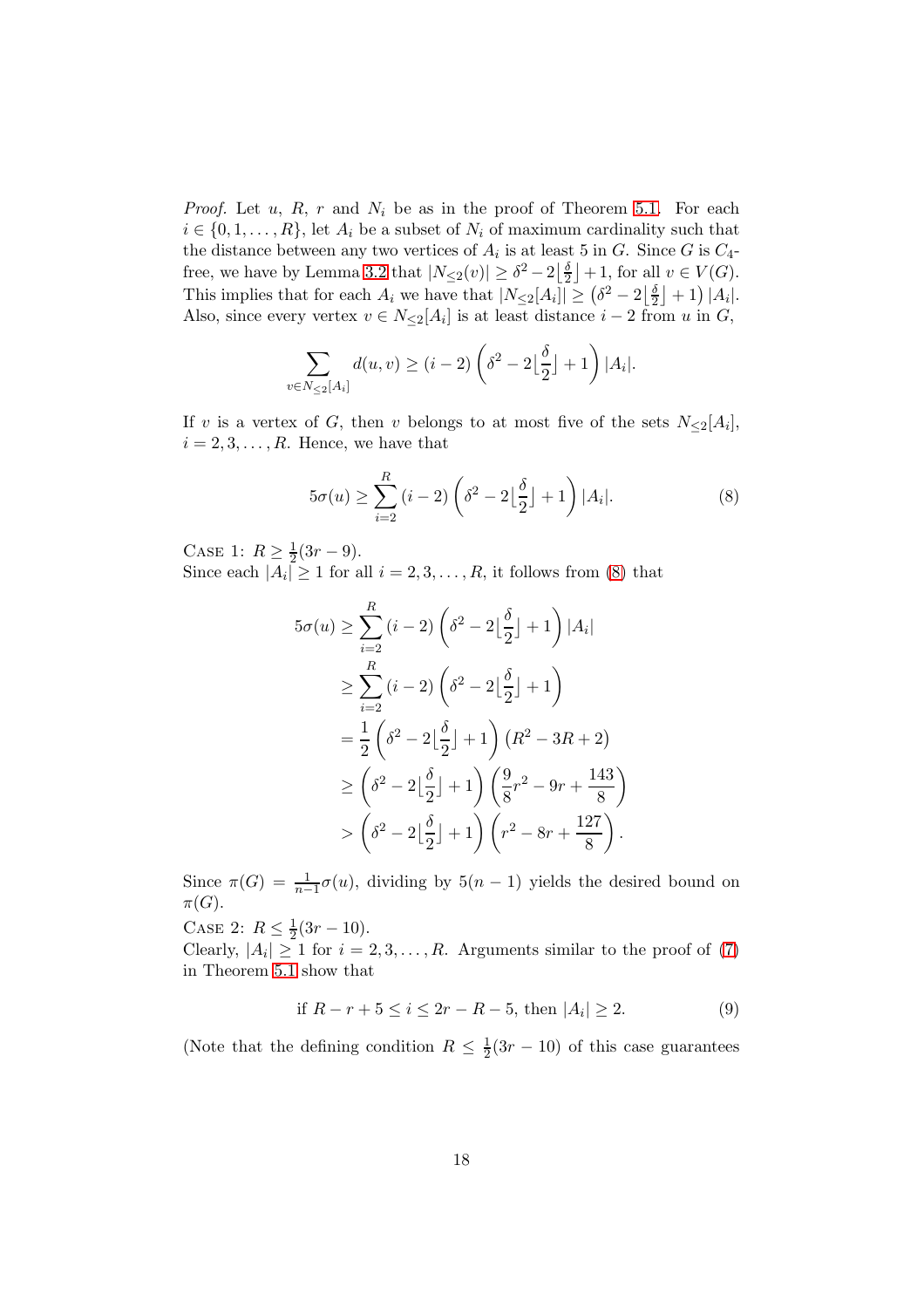that there exist i with  $R - r + 5 \leq i \leq 2r - R - 5$ .) We obtain from [\(8\)](#page-17-0) that

$$
5\sigma(u) \geq \sum_{i=2}^{R} (i-2) \left(\delta^2 - 2\left\lfloor \frac{\delta}{2} \right\rfloor + 1\right) |A_i|
$$
  
\n
$$
\geq \sum_{i=2}^{R} (i-2) \left(\delta^2 - 2\left\lfloor \frac{\delta}{2} \right\rfloor + 1\right) + \sum_{i=R-r+5}^{2r-R-5} (i-2) \left(\delta^2 - 2\left\lfloor \frac{\delta}{2} \right\rfloor + 1\right)
$$
  
\n
$$
= \frac{1}{2} \left(\delta^2 - 2\left\lfloor \frac{\delta}{2} \right\rfloor + 1\right) (2r^2 + (R-r)^2 + 5R - 21r + 38)
$$
  
\n
$$
\geq \left(\delta^2 - 2\left\lfloor \frac{\delta}{2} \right\rfloor + 1\right) (r^2 - 8r + 19)
$$
  
\n
$$
> \left(\delta^2 - 2\left\lfloor \frac{\delta}{2} \right\rfloor + 1\right) \left[r^2 - 8r + \frac{127}{8}\right].
$$

Since  $\pi(G) = \frac{1}{n-1}\sigma(u)$ , dividing by  $5(n-1)$  yields the desired bound on  $\pi(G)$  also in this case.  $\Box$ 

<span id="page-18-3"></span>Corollary 5.4. Let  $n, \delta \in \mathbb{N}$ , with  $\delta \geq 3$  and  $n \geq 16$ . If G is a connected,  $C_4$ -free graph of order n and minimum degree  $\delta$ , then

$$
rad(G) - \pi(G) \le \frac{5(n-1)}{4(\delta^2 - 2\lfloor \frac{\delta}{2} \rfloor + 1)} + 4.
$$

We omit the proof of Corollary [5.4](#page-18-3) as it is almost identical to the proof of Corollary [5.2.](#page-16-0) The graph in Example [3.2](#page-7-0) shows that the bound in Corollary [5.4](#page-18-3) is close to being best possible in the sense described there.

# <span id="page-18-1"></span>References

- [1] Ai, J.; Gerke, S.; Gutin, G.; Mafunda, S.; Proximity and remoteness in directed and undirected graphs. Discrete Math. 344 no. 3 (2021), paper 112252. See also arXiv preprint [arXiv:2001.10253](http://arxiv.org/abs/2001.10253) (2020).
- <span id="page-18-0"></span>[2] Aouchiche, M.; Hansen, P.; Proximity and remoteness in graphs: results and conjectures. Networks 58(no. 2) (2011), 95-102.
- <span id="page-18-2"></span>[3] Aouchiche, M.; Hansen, P.; Proximity, remoteness and girth in graphs. Discrete Appl. Math. 222 (2017), 31-39.
- [4] Aouchiche, M.; Caporossi, G.; Hansen, P.; Variable Neighbourhood Search for Extremal Graphs, 20 Automated Comparison of Graph Invariants. MATCH Commun. Math. Comput. Chem. 58 (2007), 365-384.
- [5] Aouchiche, M.; Hansen, P.; Nordhaus-Gaddum relations for proximity and remoteness in graphs. Comput. Math. Appl.  $59$ (no. 8) (2010), 2827-2835.